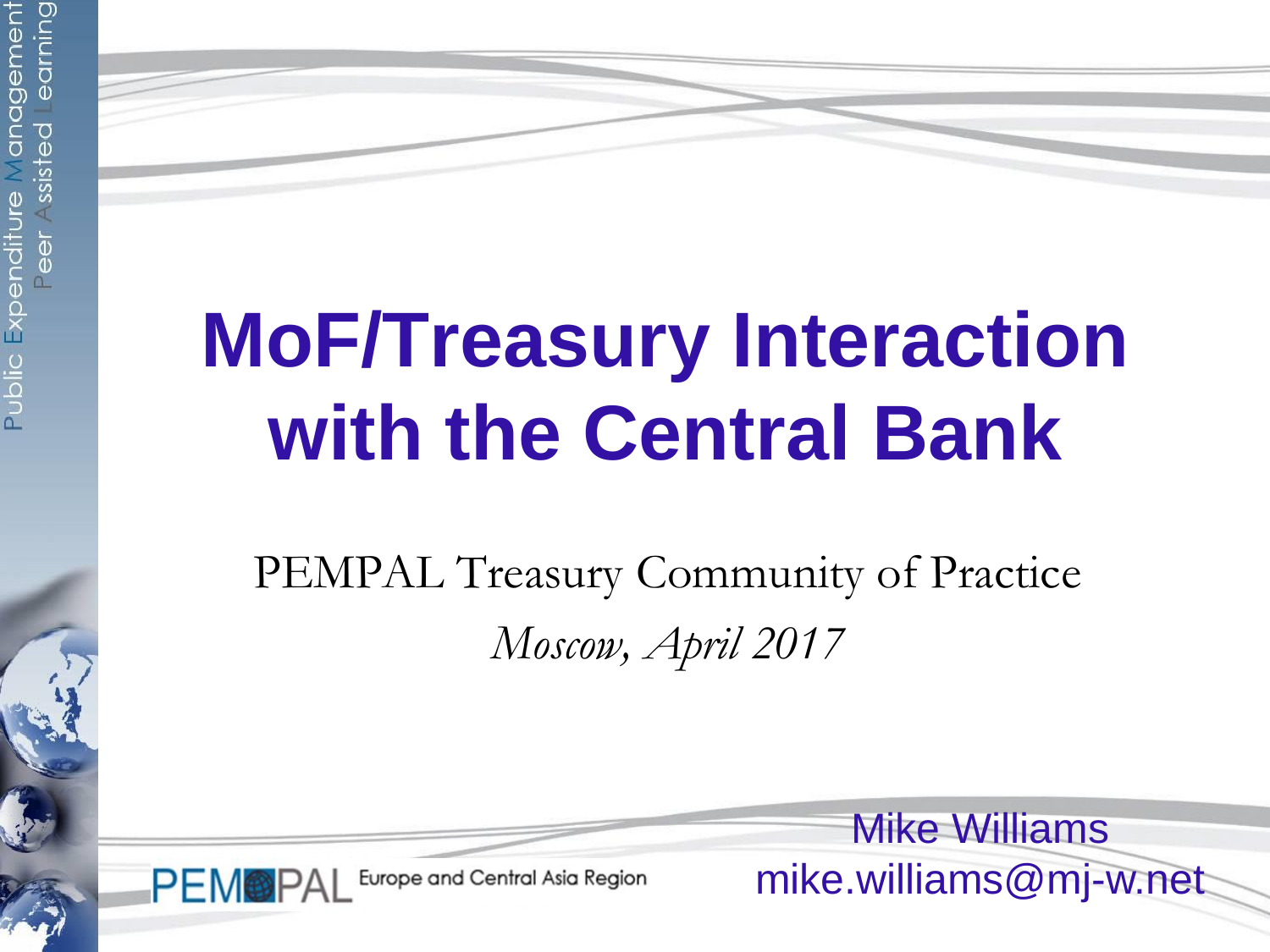## **Central Banks and Treasuries: an International Perspective**

- Different policy objectives and operational requirements
	- Strains between fiscal and monetary policies
	- Inconsistent objectives for different parts of government balance sheet
	- Operational conflicts or clashes including central bank reluctance to see MoF taking a bigger role
- Common interests
	- Efficient debt, cash and monetary policy operations
	- Development of the financial market, especially money market
	- Avoiding market disruption or
- Requires confusion
	- Clarity and understandings about responsibilities, objectives & interactions – Backed by effective governance and coordination arrangements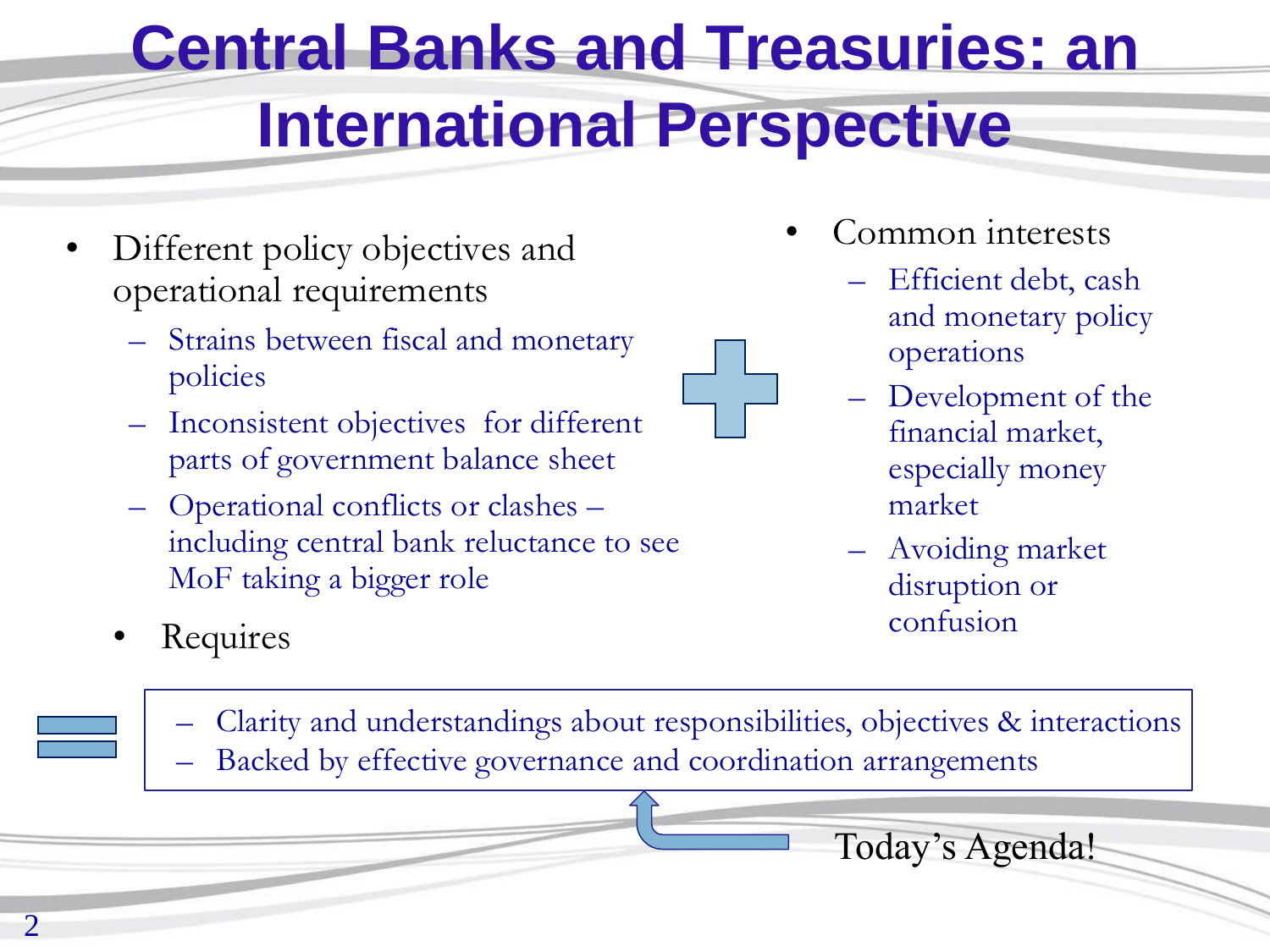## **An Overview – Policy and Operational Interaction**

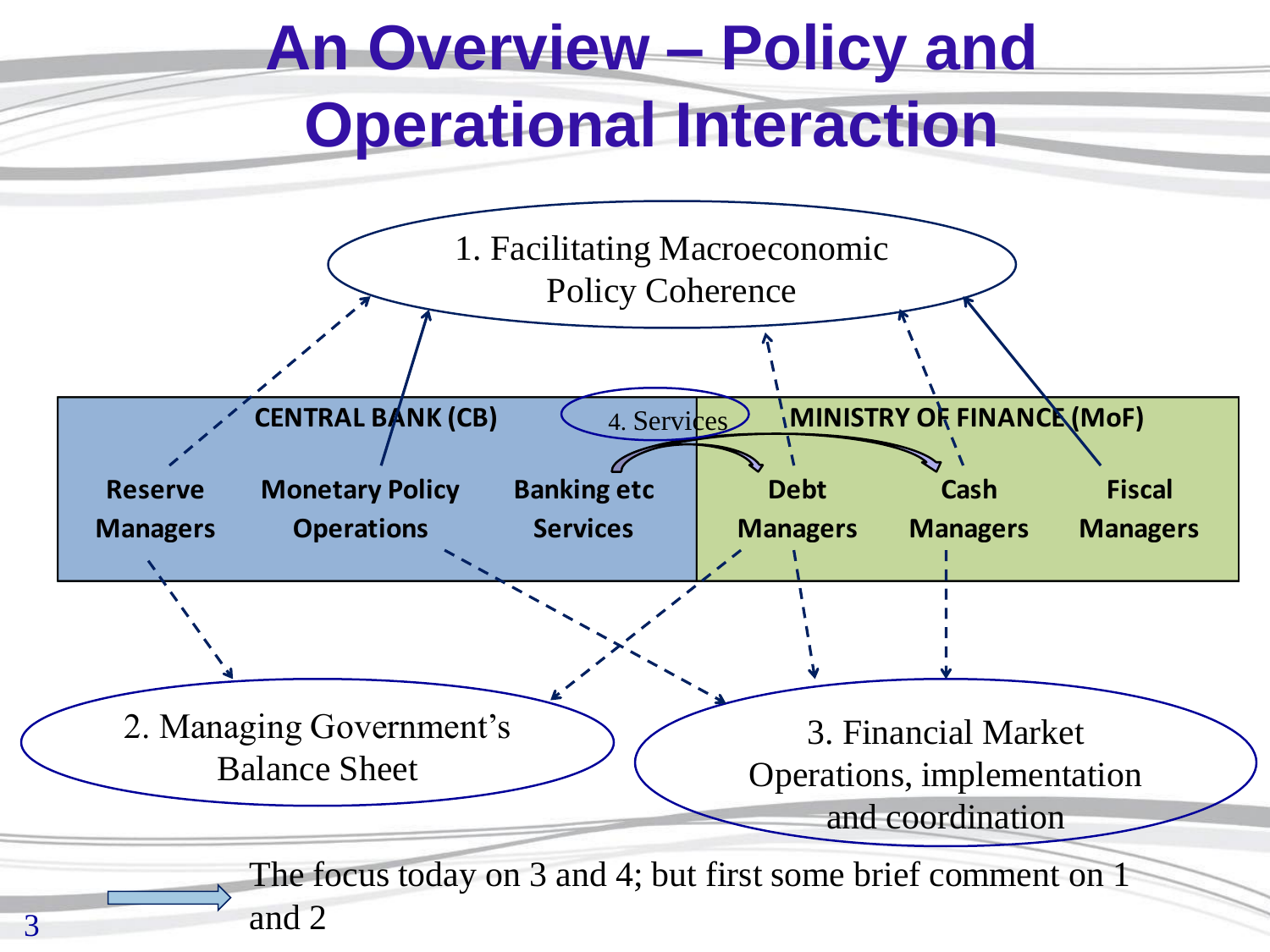### **Macroeconomic Policy Roles**

• Over last 30 years drive towards separating monetary policy from fiscal and debt/cash management policies

– Reflects need for clarity, strategic focus and accountability

- Using different instruments to meet different objectives facilitates greater transparency and predictability, enhancing policy credibility, effectiveness and accountability
	- CBs focus on inflation.
	- MoFs focus on fiscal policy to manage aggregate demand
	- Debt and cash management support fiscal policy with their own policies and objectives
- Protecting "independence" of CB still requires high level policy coherence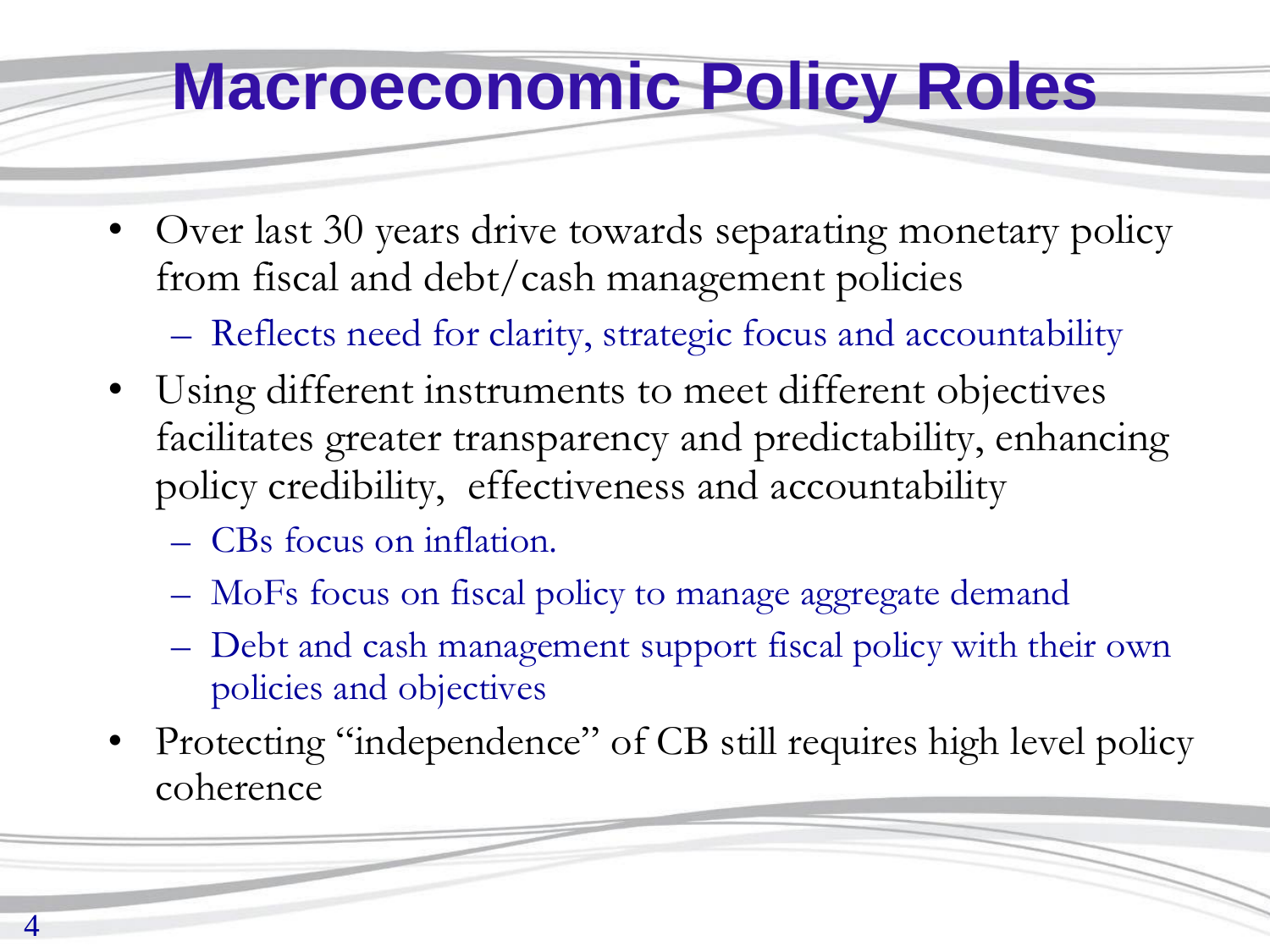## **Some Qualifications**

- In practice cash and debt operations may affect monetary policy operations & vice versa
	- Particularly in less liquid markets
	- Even in developed markets, model under strain recently from quantitative easing - affects shape of yield curve, may affect debt management operations
- Historically, central banks have had greater involvement in financial markets – and developed capability accordingly
	- Often reluctant to see untested Ministries/Treasuries take over
	- Requires cooperation to avoid roiling financial markets
- **Policy separation therefore still requires mechanisms**
	- **To facilitate high-level policy coherence**
	- **To underpin financial management strategy (debt & cash)**
	- **To ensure coordination at operational level**
	- **To smooth the transition**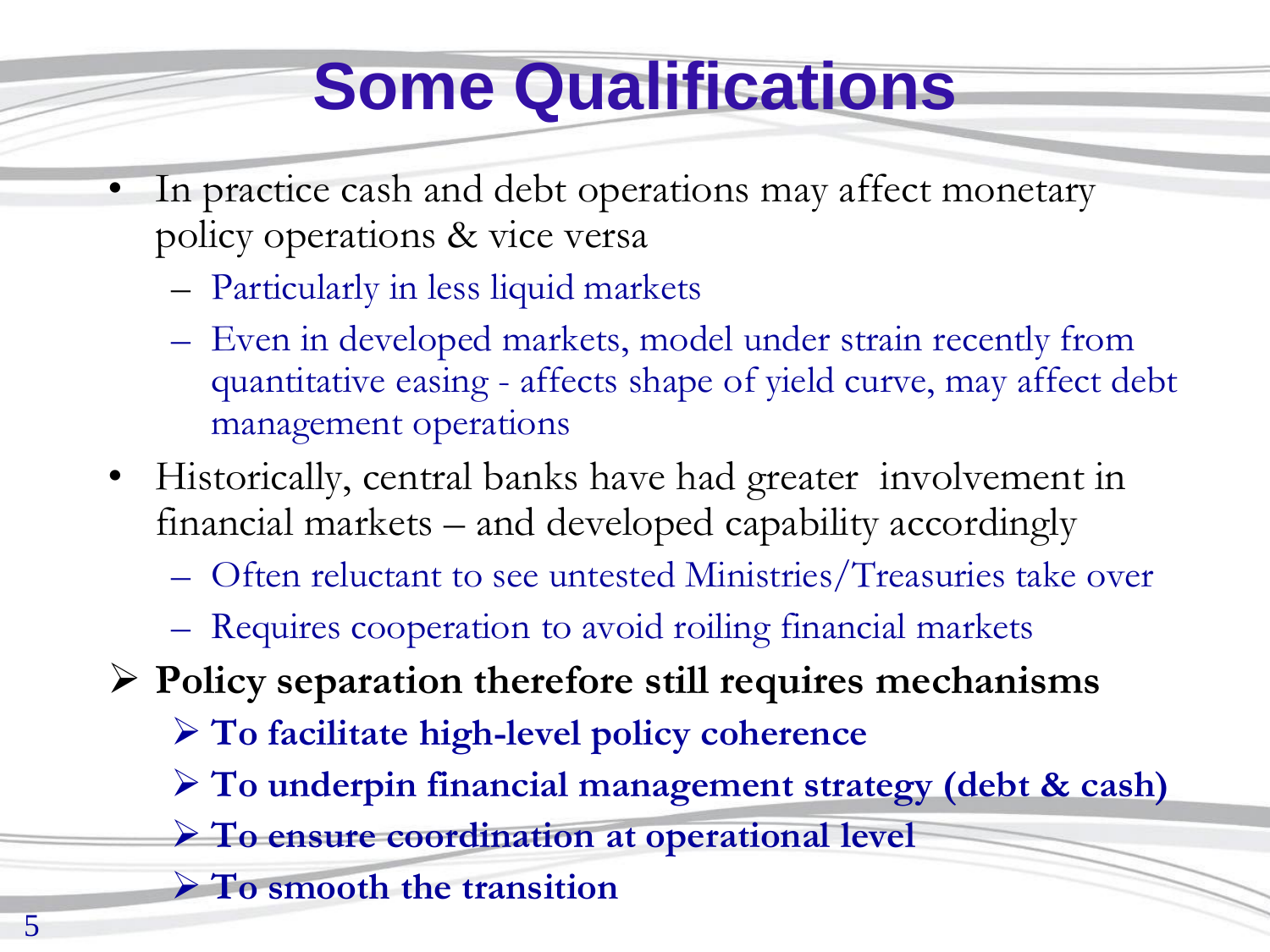## **High-level Policy Coherence: Facilitating Mechanisms**

- In practice, CB not always completely independent
	- Close to complete independence in Eurozone
	- But Government (or Congress, as in Mexico) may retain some responsibilities, for appointments or target setting, or even policy override
- Different mechanisms
	- Ranging from information exchange to policy coordination
	- Eurozone: the original stability and growth pact is being replaced by an intergovernmental treaty setting tighter budget rules
	- Fiscal Responsibility Laws that include target or ceiling deficit and debt levels
	- MoF observers on Monetary Policy Committee (eg UK, China)
	- Many under strain during financial crisis and since
- In middle income countries (less so in OECD) potential use of Public Debt Committee (PDC) or similar to facilitate coordination – see later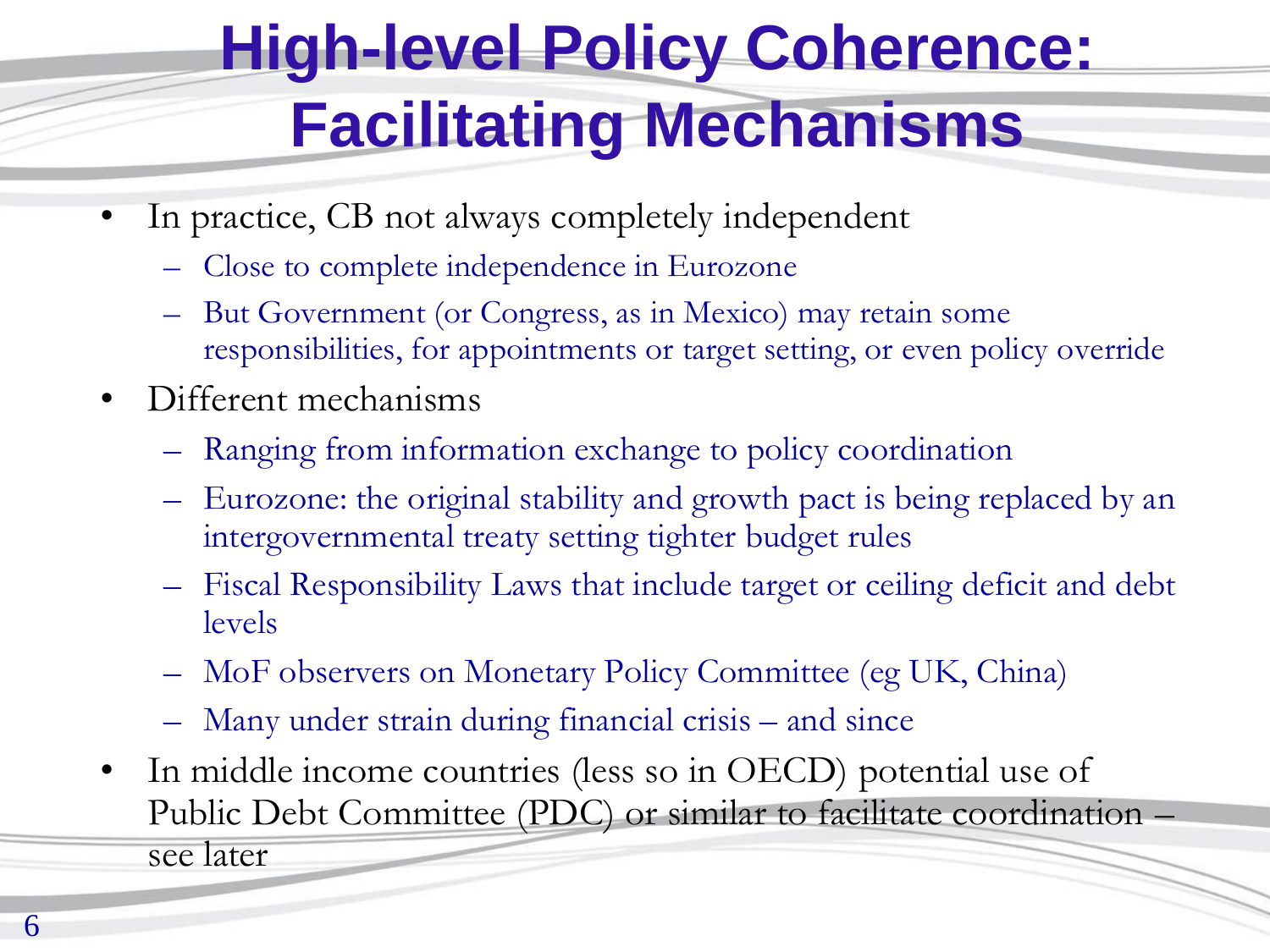## **Debt Management Strategy (DMS)**

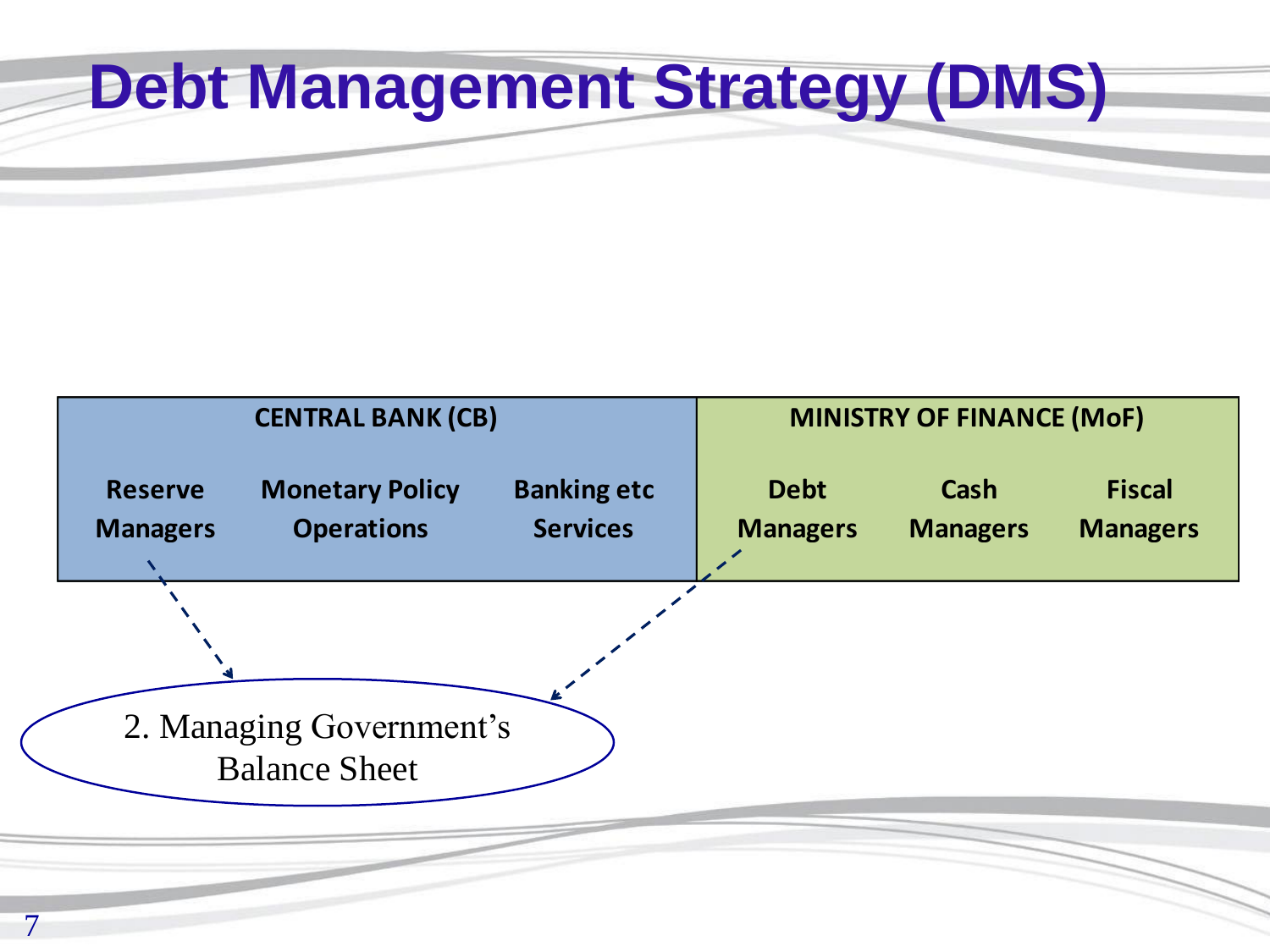## **Debt Management Strategy (DMS)**

- Development of the Debt Management Strategy
	- All countries increasingly taking account of structure of assets as well as liabilities
	- Risk minimized when characteristics of assets and liabilities match
- Important analytically; but can be problematical
	- Substantial assets (FX reserves) under control of CB not MoF
- CB should be consulted in preparation of DMS
	- Identify conflicts with monetary policy, comment on financial market realism
	- But often reluctant to bring FX assets into purview a governance challenge
- Annual borrowing plan (ABP) prepared by MoF
	- MoF also prepares more detailed quarterly calendar, and leads on consultation with market and relationship with primary dealers
	- ABP in consultation with central bank; but may be reluctant to leave it at that
- Public Debt Committee (PDC) or similar has a potential role to facilitate coordination – see also below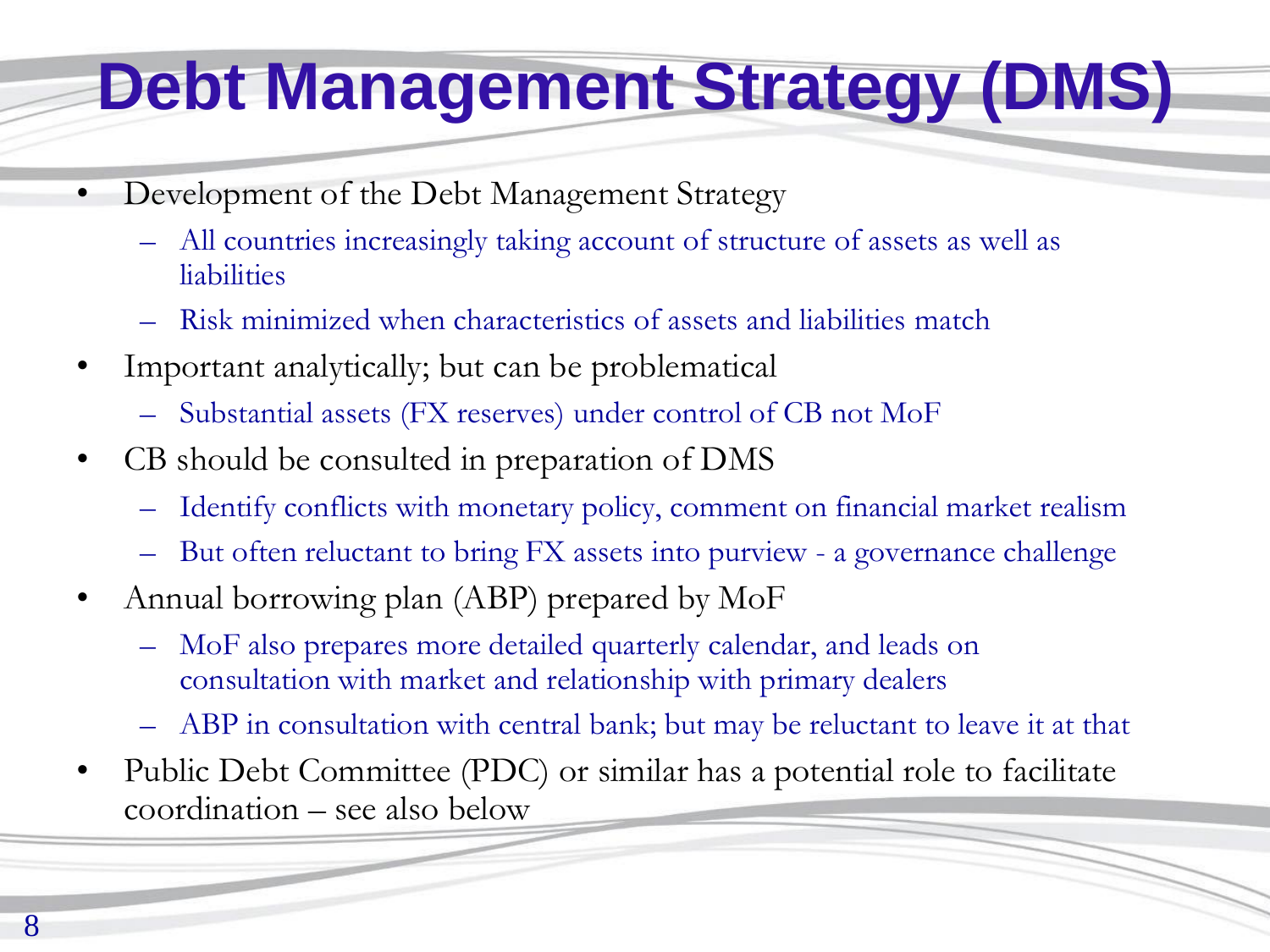## **Coordination Structures: Operations and Services**

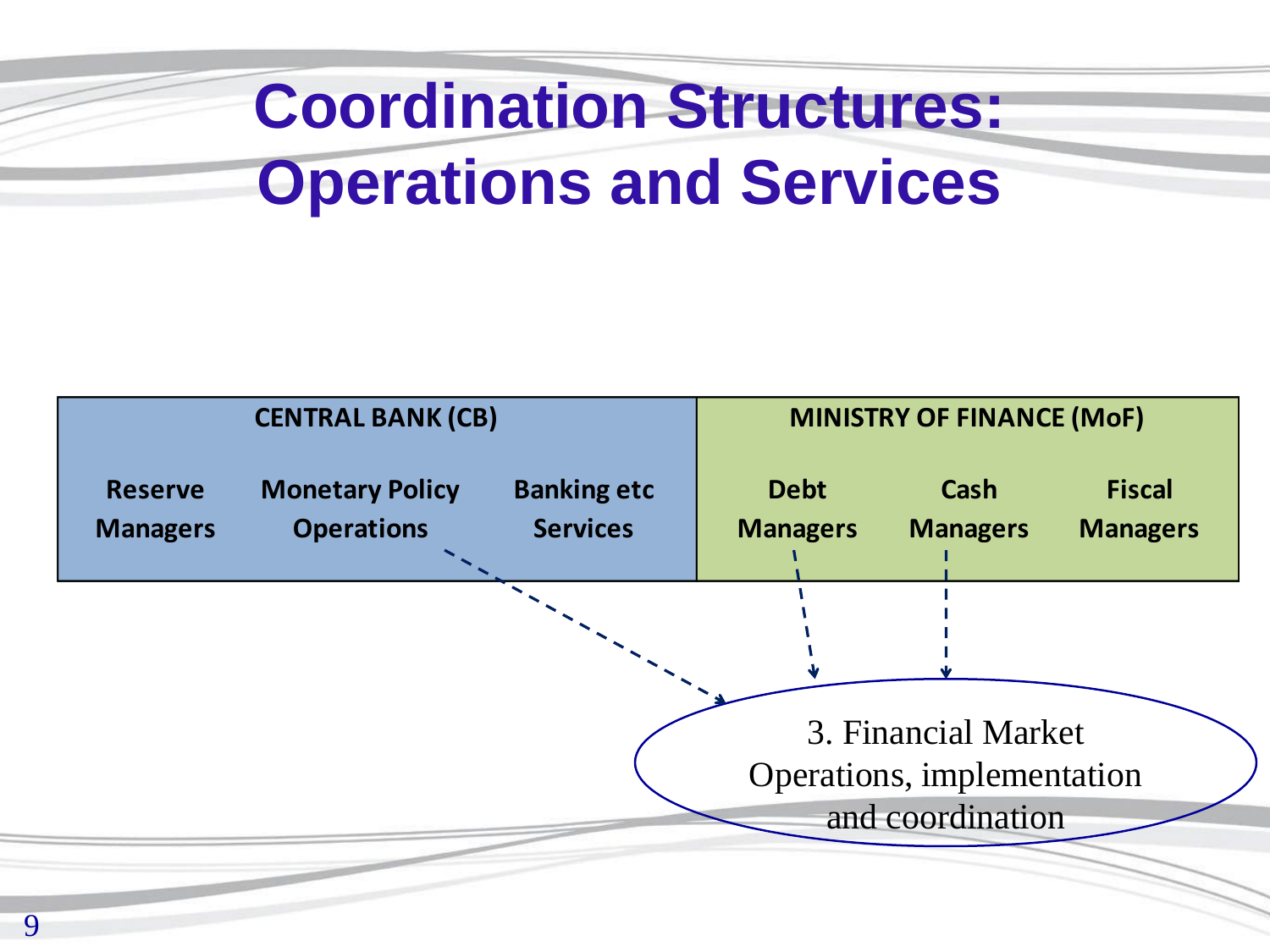#### **Changing Roles of CB and Treasury**

#### **Traditional Roles**

- **Treasury:** Treasury primarily a gov't payment office; TSA incomplete; limited cash management
- **CB:** managing domestic monetary conditions, including impact of gov't cash flows; directly influencing cash and debt management policies through its role as fiscal agent; range of services supplied to

treasury

#### **Problems**

- Excess government liquidity; lack of interest on balances  $\Rightarrow$  a subsidy to banks
- Volatile government cash flows complicate monetary policy operations
- CB's implementation of debt and cash management policy potentially conflicting with monetary policy goals
- CB lending to government risking adding to inflation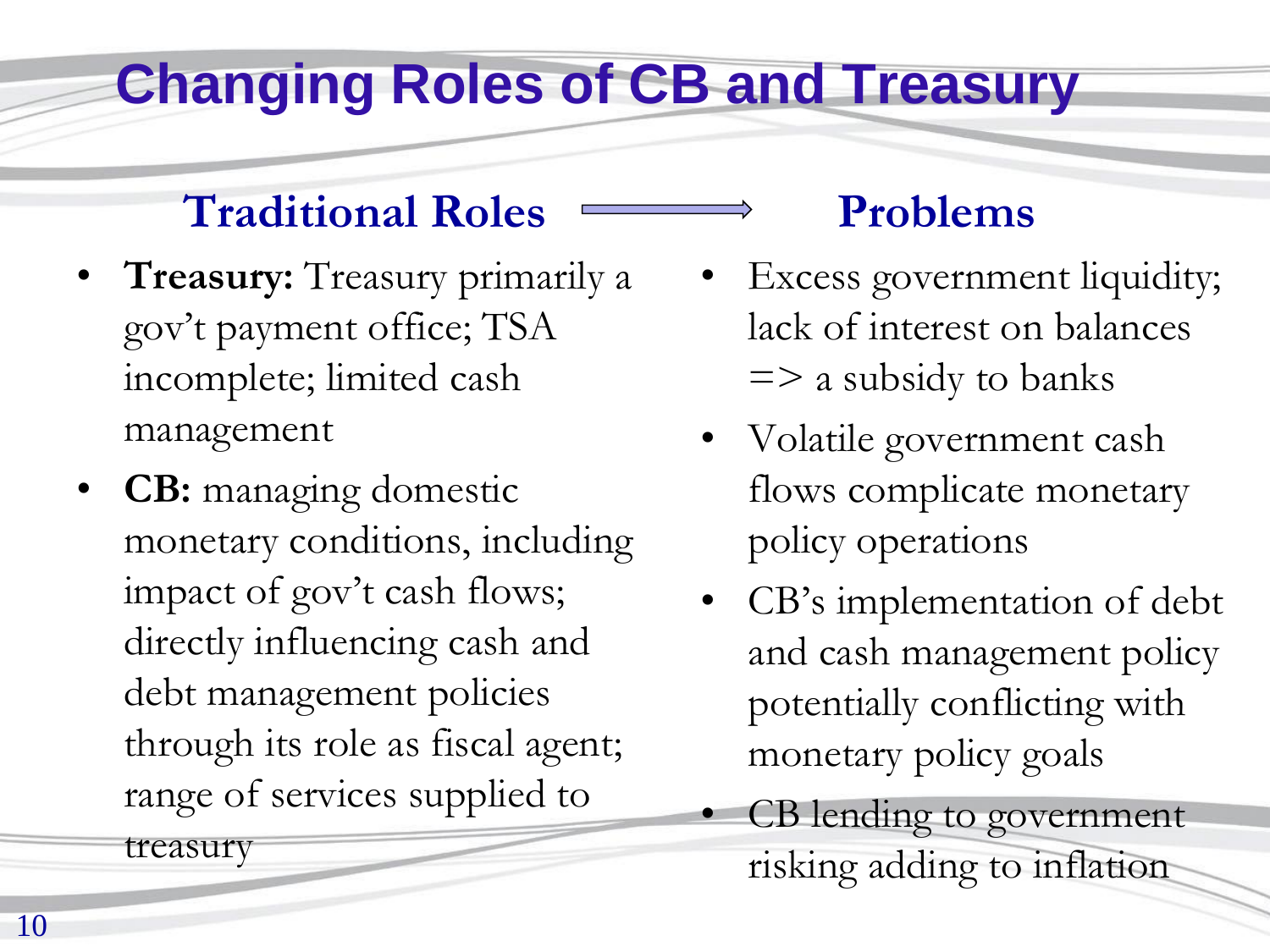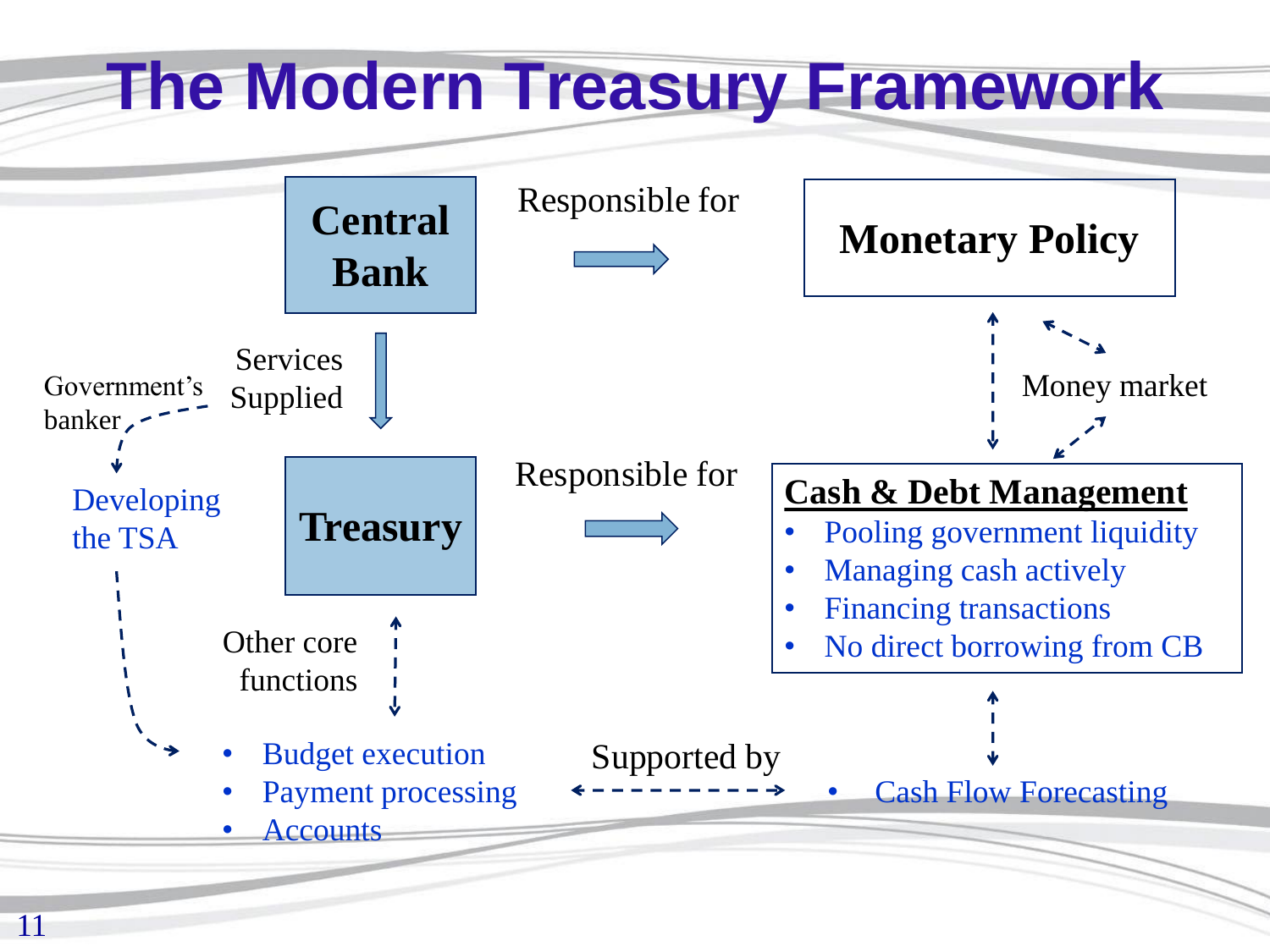## **Implications for Central Bank**

- Movement of liquidity away from the banking system as TSA develops
- But as cash management develops:
	- Treasury will reduce cash balances recycle to banks
	- Reduced volatility of cash balances will benefit central bank – the counterpart is reduced volatility in banking sector liquidity
	- Bank may remain as fiscal agent but clarity important
- Coordination and cooperation
	- Clarity on responsibilities and information flows
	- Operational interactions eg auction timings
	- Mutual development of money market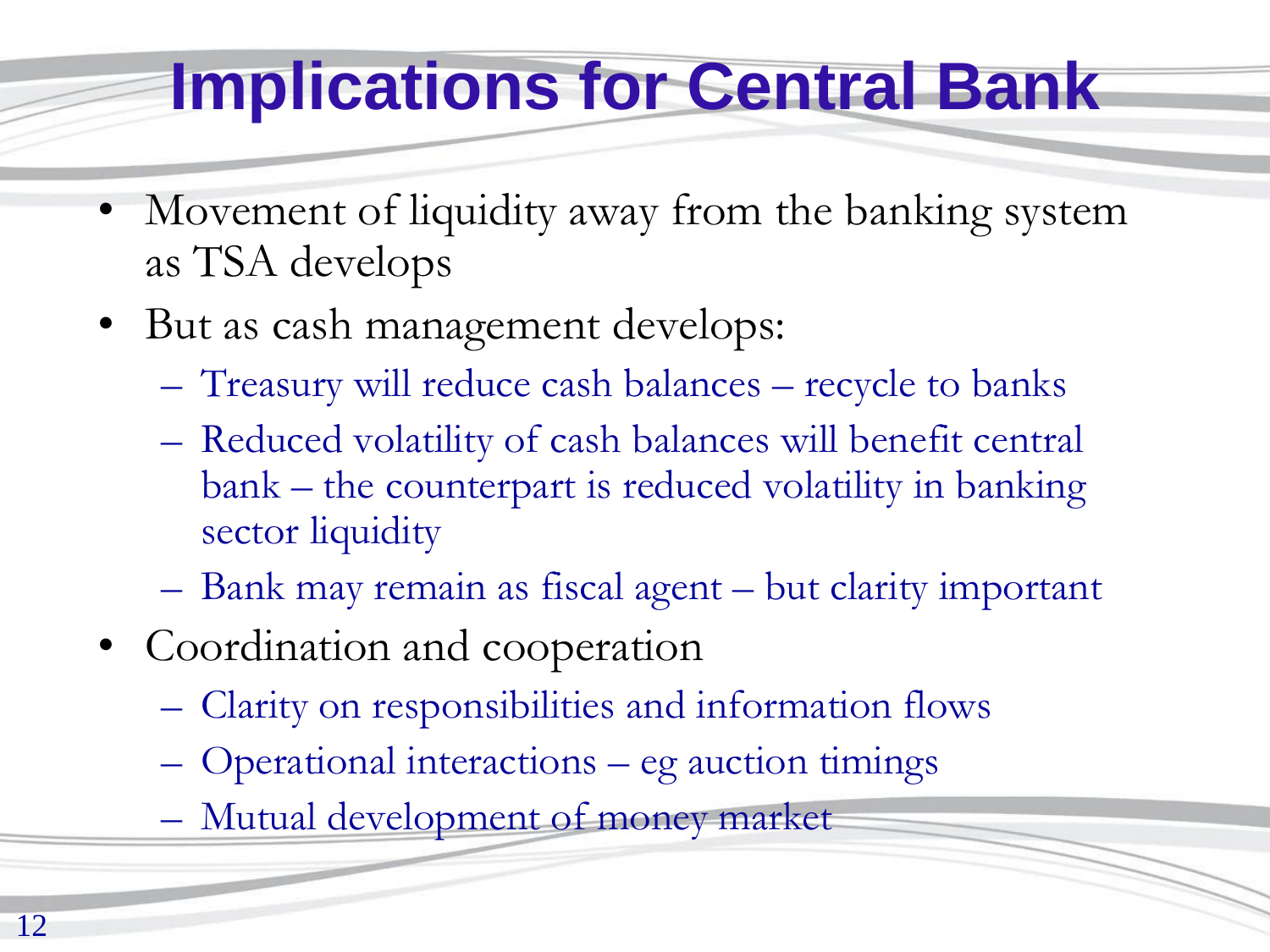## **Active Cash Management and Monetary Policy**

- The liquidity of the domestic banking sector depends on:
	- The monetary policy operations of central banks borrowing or lending to credit institutions, reserve requirements, deposit services, etc.
	- "Autonomous" Influences demand for banknotes by the public (predictable), net inflow of foreign currency (which depends on the policy of intervention) and changes in government deposits at the central bank (ie, changes in the balance of TSA)
- Less fluctuation in cash flows of the government through the TSA, implies less fluctuating monetary liquidity / market banks (other factors being equal)
	- Less weight should be assigned to monetary operations to control liquidity
	- Active cash management functions and facilitates the task of central banks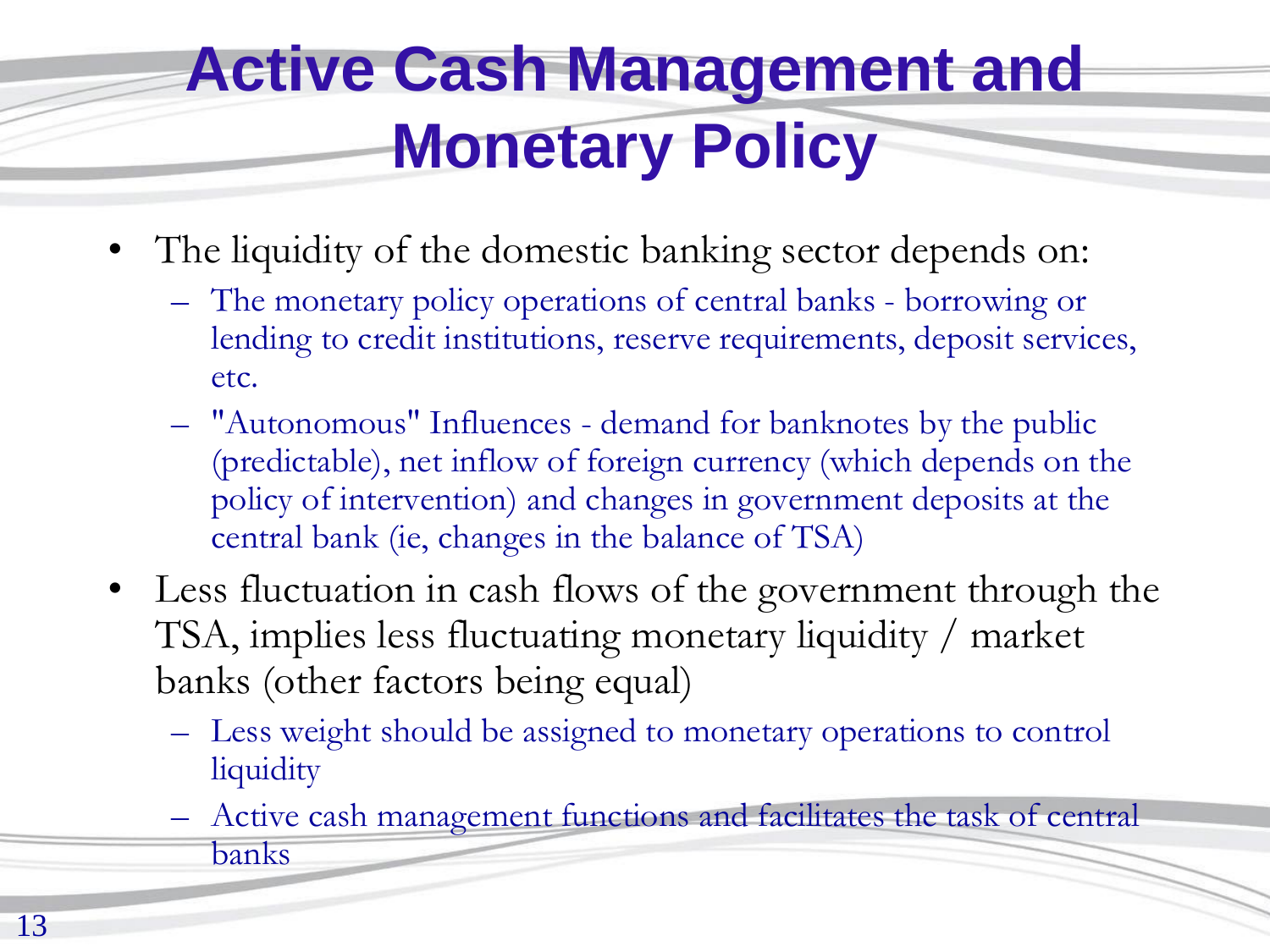## **The Central Bank's Balance**

#### **Sheet**



**Can be rearranged**

**Liquidity supply through monetary policy operations**

less Banks' required deposits plus Marginal lending to banks Refinancing facility for banks

**Equals "Autonomous" factors**

plus Government deposits Bank notes in circulation

less net foreign assets

**Plus**

Other factors / Residual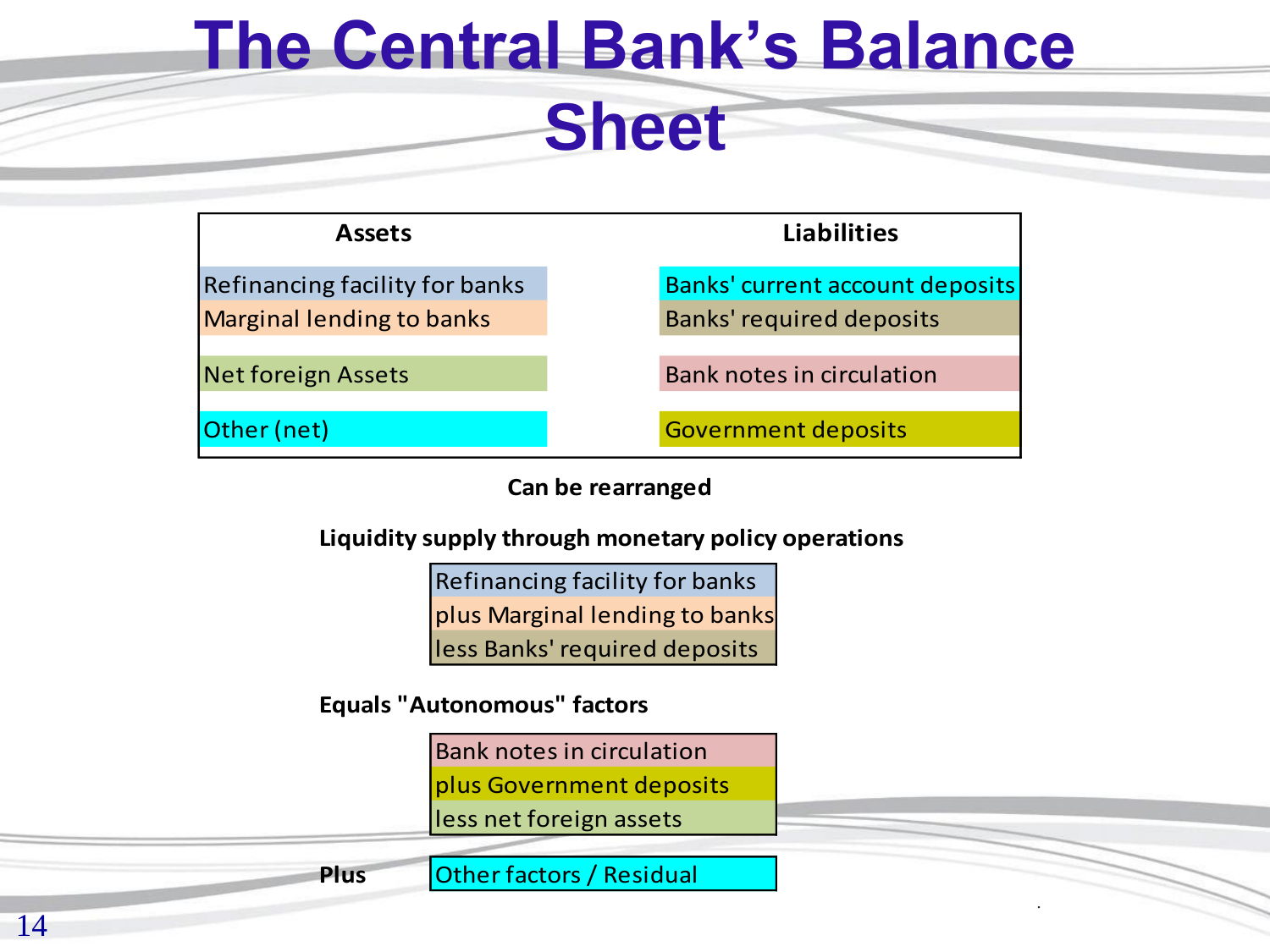#### **Implications for Commercial Banks**

- Efficient (electronic) payment systems, internal integration, connectivity to RTGS
	- Reduced need for balances in banking system or intermediate transactions accounts
	- Facilitates use of ZBAs and overnight sweeping
- Implications for finances of banks
	- Less interest free money from government
	- But government should remunerate transactions services
	- Improves transparency and incentives
	- [Immediate loss of liquidity can be eased by monetary policy – or use of standing facilities]
- Commercial banks become direct counterpart of treasury in money market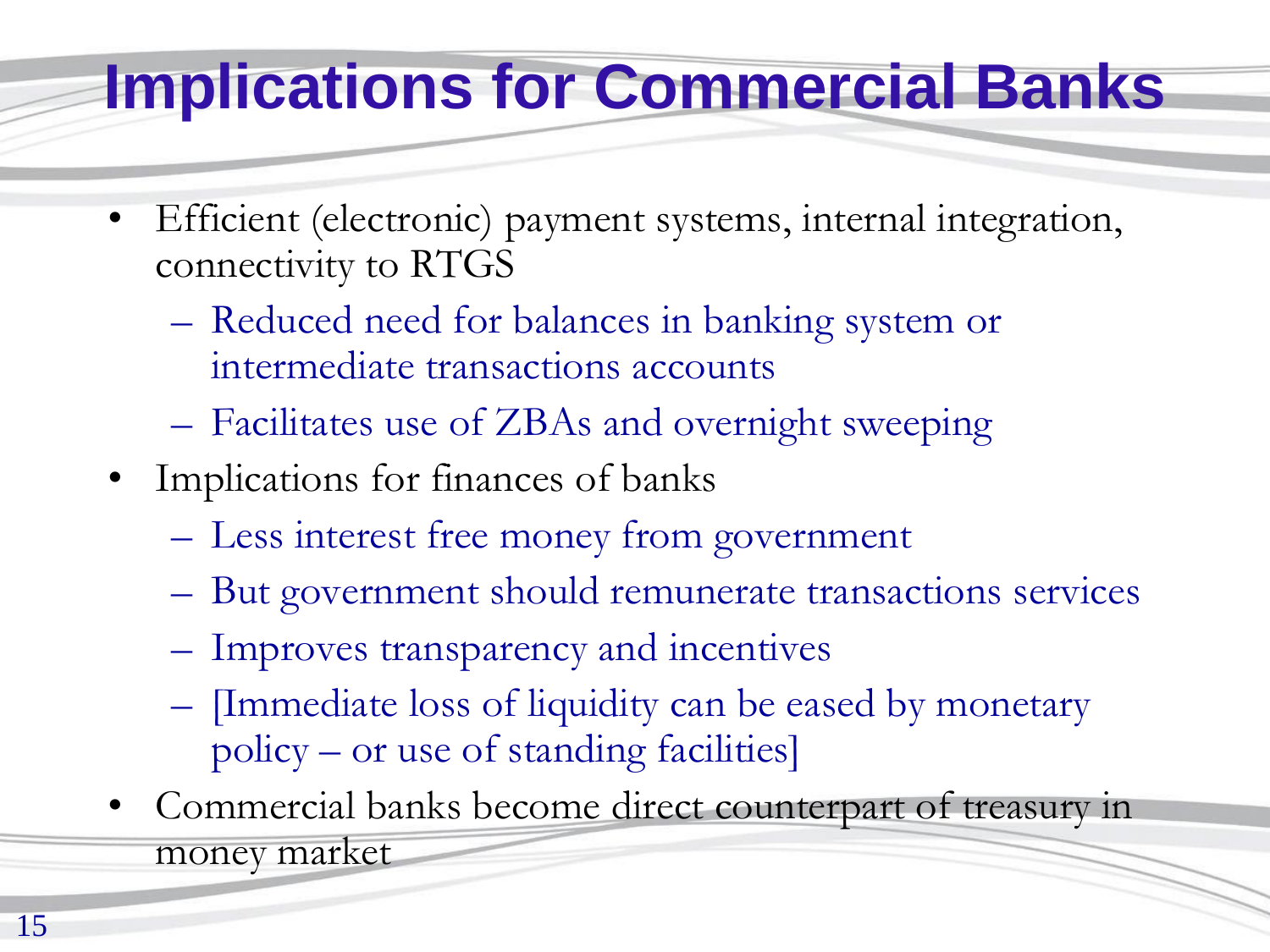

## **Coordination**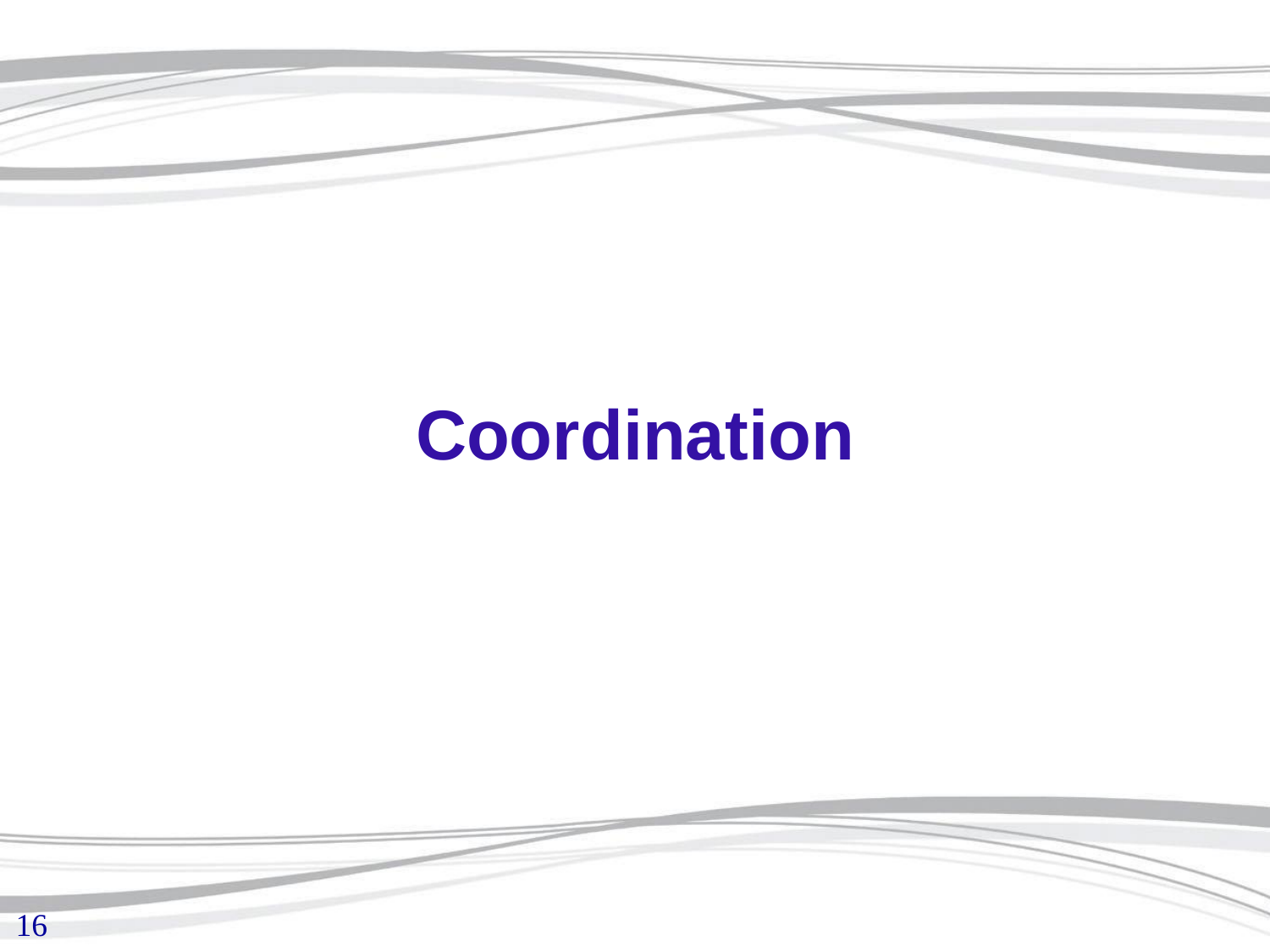## **Common Interest in Money and Bond Market Development**

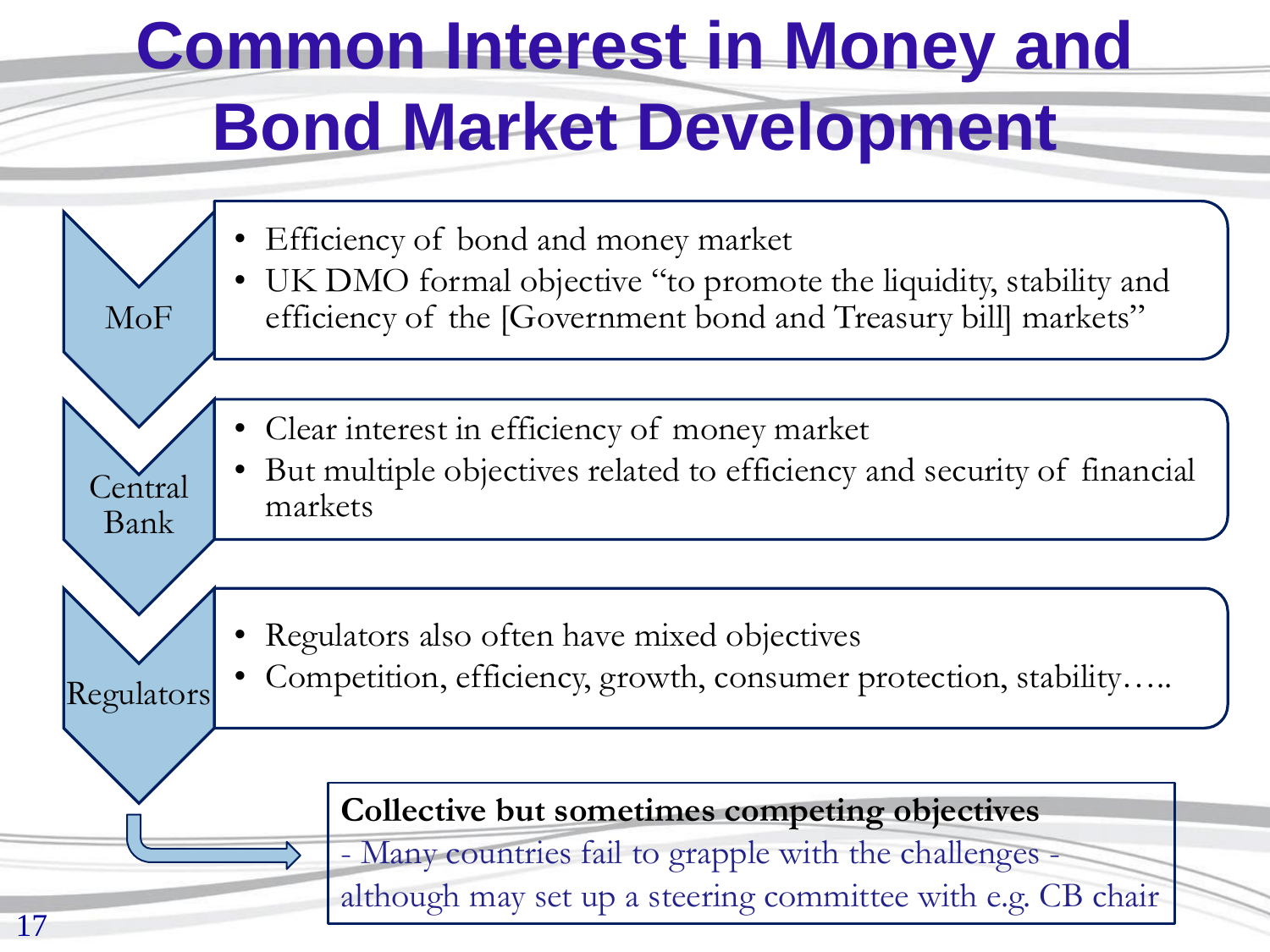### **Some Specific Sources of Tension**

- Central banks do not always accept case for active cash management
	- Active cash management is demanding and risky
	- Concerned about "competence" of government e.g. in cash flow forecasting, ability to intervene properly, wrongly signalling to market
- Central bank bills (CBBills) alongside TBills risks fragmentation of secondary market liquidity
	- end up costing both institutions more, as liquidity in both is limited
- Timing and amounts of Government auctions should fit with bank's monetary policy operations
	- Avoid draining/supplying liquidity simultaneously
	- Government cash flow forecasts support monetary policy
- Interest on the TSA and impact on central bank's costs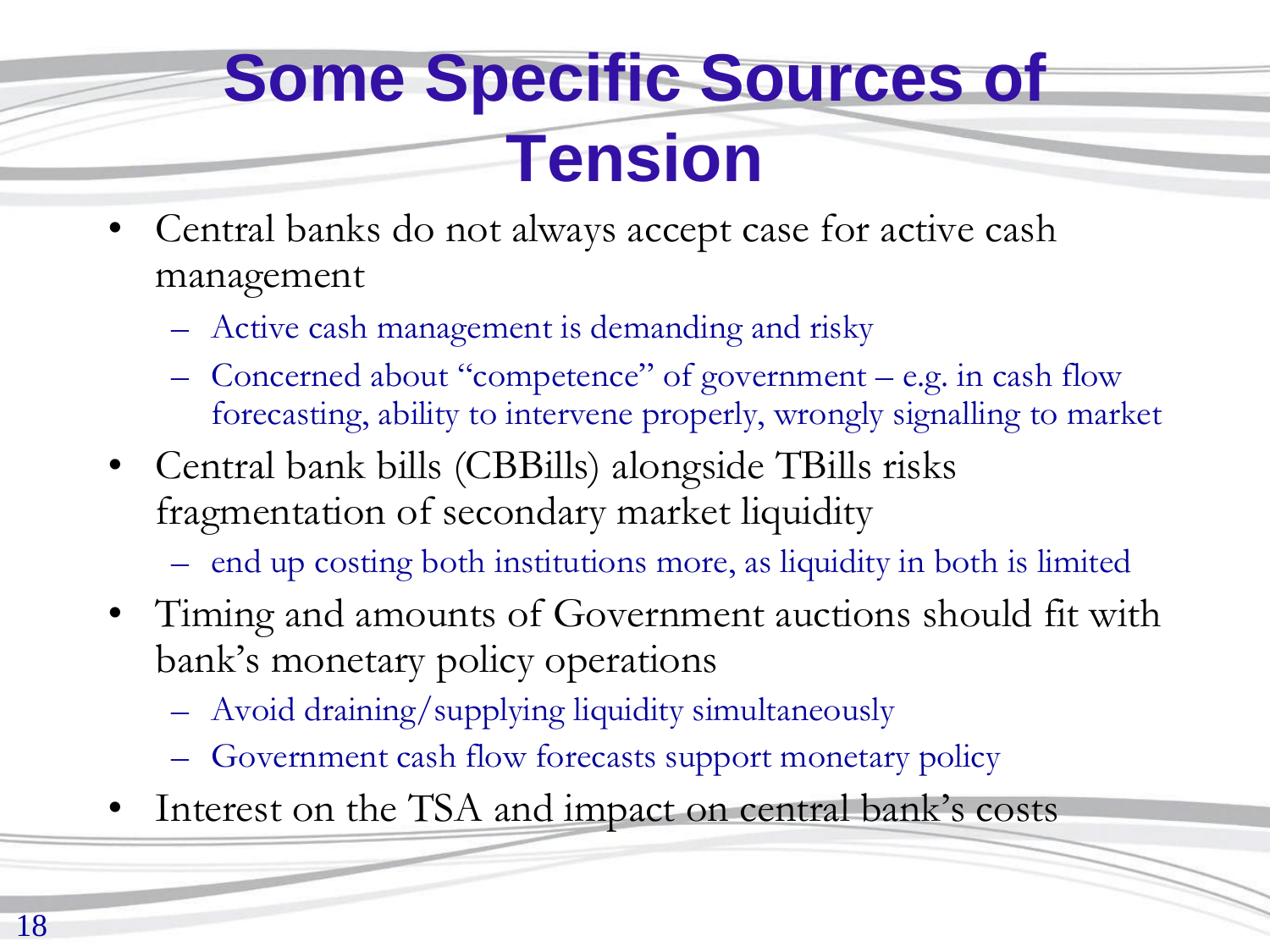## **Treasury bills or Central Bank bills?**

- Important issue in many countries
	- Build up in domestic liquidly
	- Linked with FX inflows (and unwillingness to let exchange rate float)
	- Central bank issues own bills since lacks other tools to absorb liquidity
- May be possible to mitigate problem by central bank and MoF agreeing to issue paper of different maturity
	- Example: central bank issues CB-Bills of 2 weeks or less and the MoF TBills of 3 months or more
	- Reduces problem but does not remove it
- MoF can overfund the borrowing requirement, by issuing extra TBills or TBonds
	- Depositing the surplus cash in a sterilized account at the central bank
	- In Mexico during the 1990s, the central bank bought the T-Bills issued by the government, selling them into the market as it needed to drain liquidity.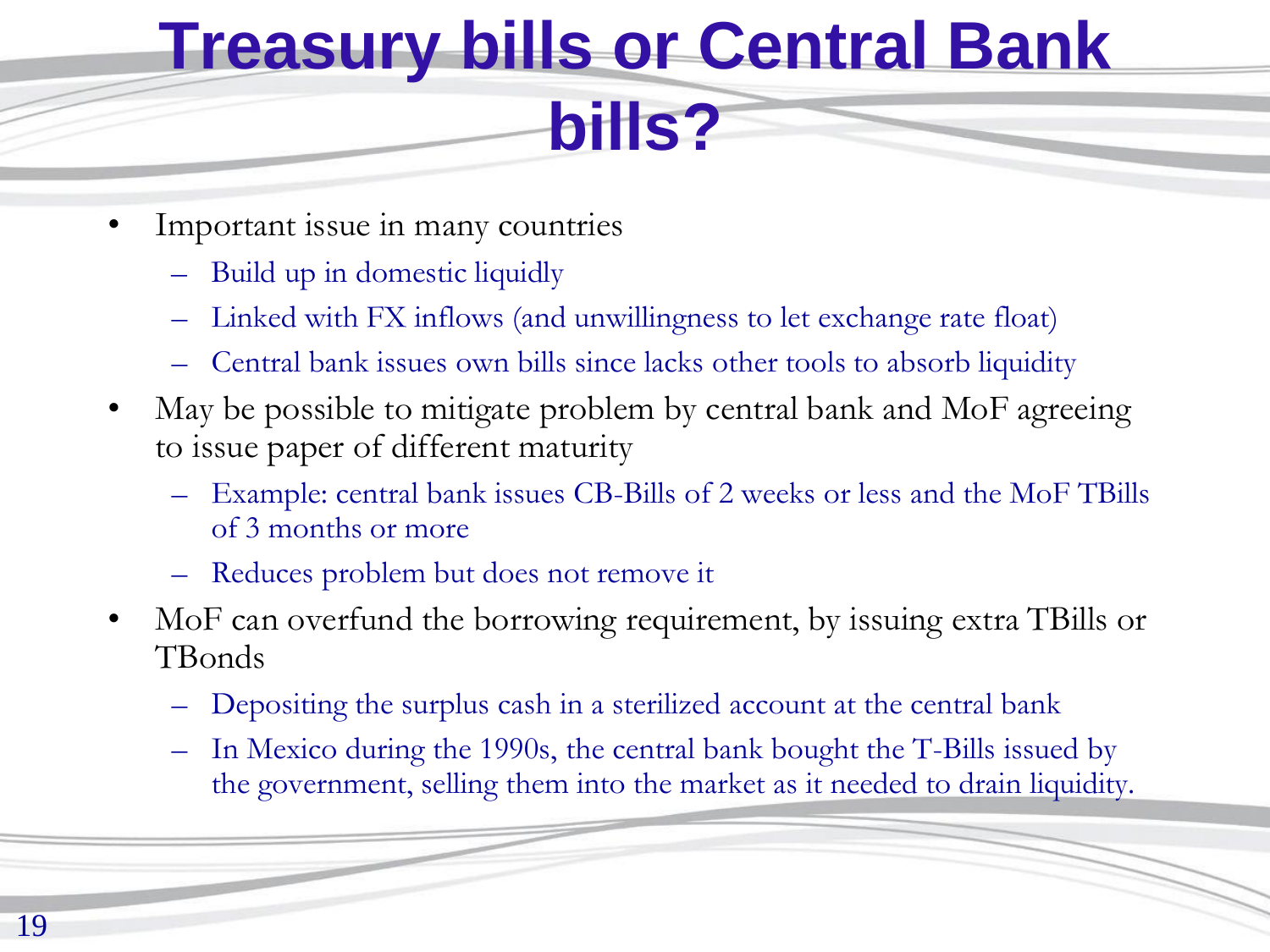## **TBills or CBBills, continued**

- More tailored approach
	- The MoF sells additional TBills at the request of the central bank, as an add-on to the normal auction,
	- Sterilize the proceeds by holding them in a separate account at the central bank, remunerated at the discount rate set in the bill auction.
	- Arrangement and amounts involved must be made transparent
	- Examples: Mozambique, Macedonia, India, Mexico, Colombia
- This requires
	- Trust between the MoF and central bank. In particular relies on willingness of the MoF always to accept a request from the central bank to issue additional TBills for monetary policy reasons.
	- May also be difficult where the central bank's borrowing requirements are much greater than the MoF's: central bank may want more control over the choice of maturities or conduct of the auctions, not just a simple add-on to the MoF's issuance plans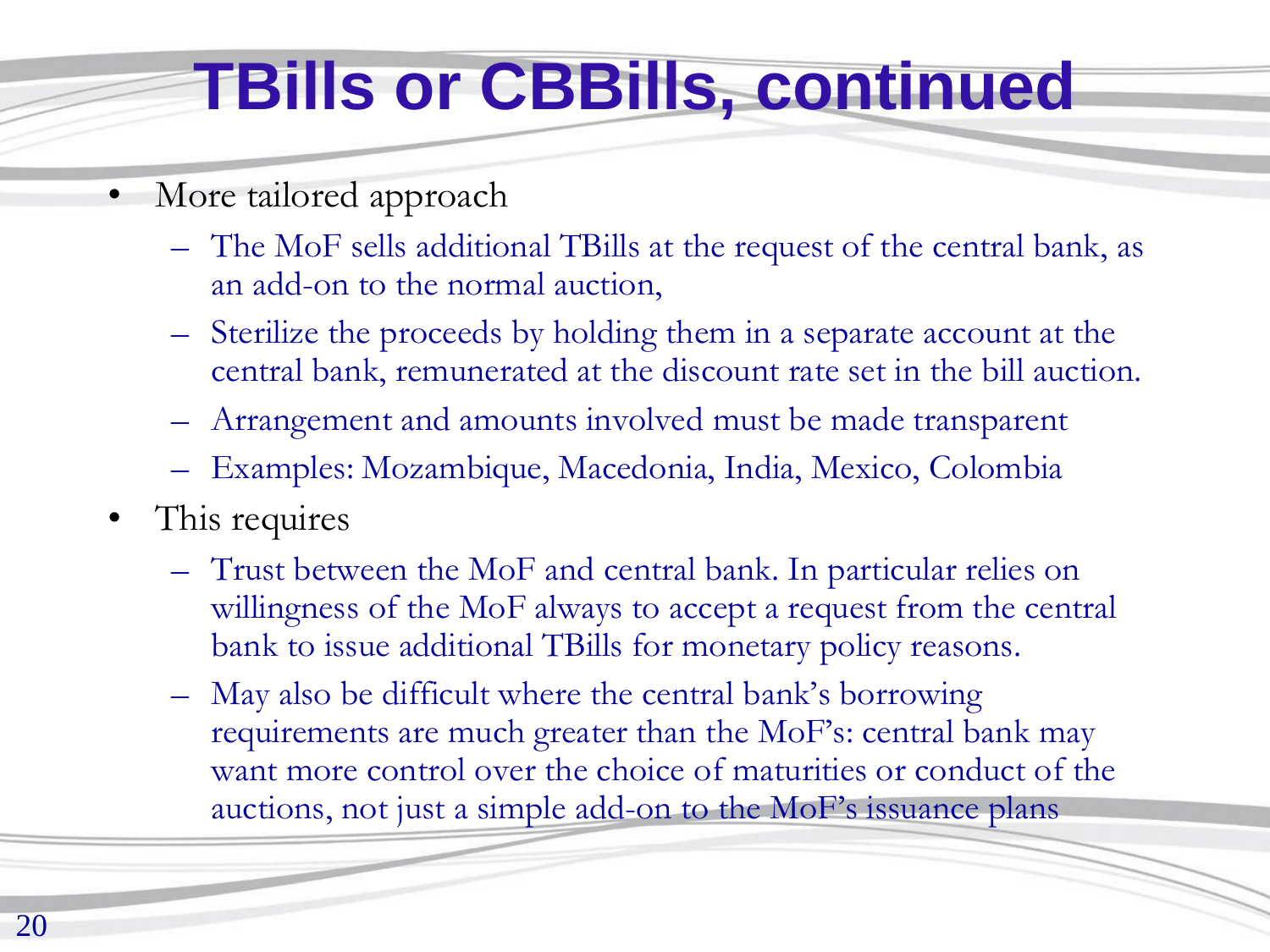## **Payment of Interest on the TSA**

- Agreement needed on the rates of interest paid on the TSA balance and any other government's deposits at the central bank.
- International experience varies, but best practice to pay a market-related rate:
	- Improves accounting transparency, avoids the implicit cross-subsidy associated with administered rates.
	- Removes the incentive for the MoF to take economically inappropriate decisions, eg placing funds in commercial banks with low credit ratings.
- Similarly, in the interests of transparency and proper financial incentives the MoF should pay transaction-related fees
- It is not always easy to move fully in this direction
	- There may be legislative constraints.
	- To pay administrative fees room needs to be found within the budget, even if net debt interest payments are reduced by more.
	- Payment of interest on government deposits will affect the central bank's profits.
	- If the central bank is loss-making or government cash balances are large, payment of interest may financially undermine the central bank: long run solution may be recapitalisation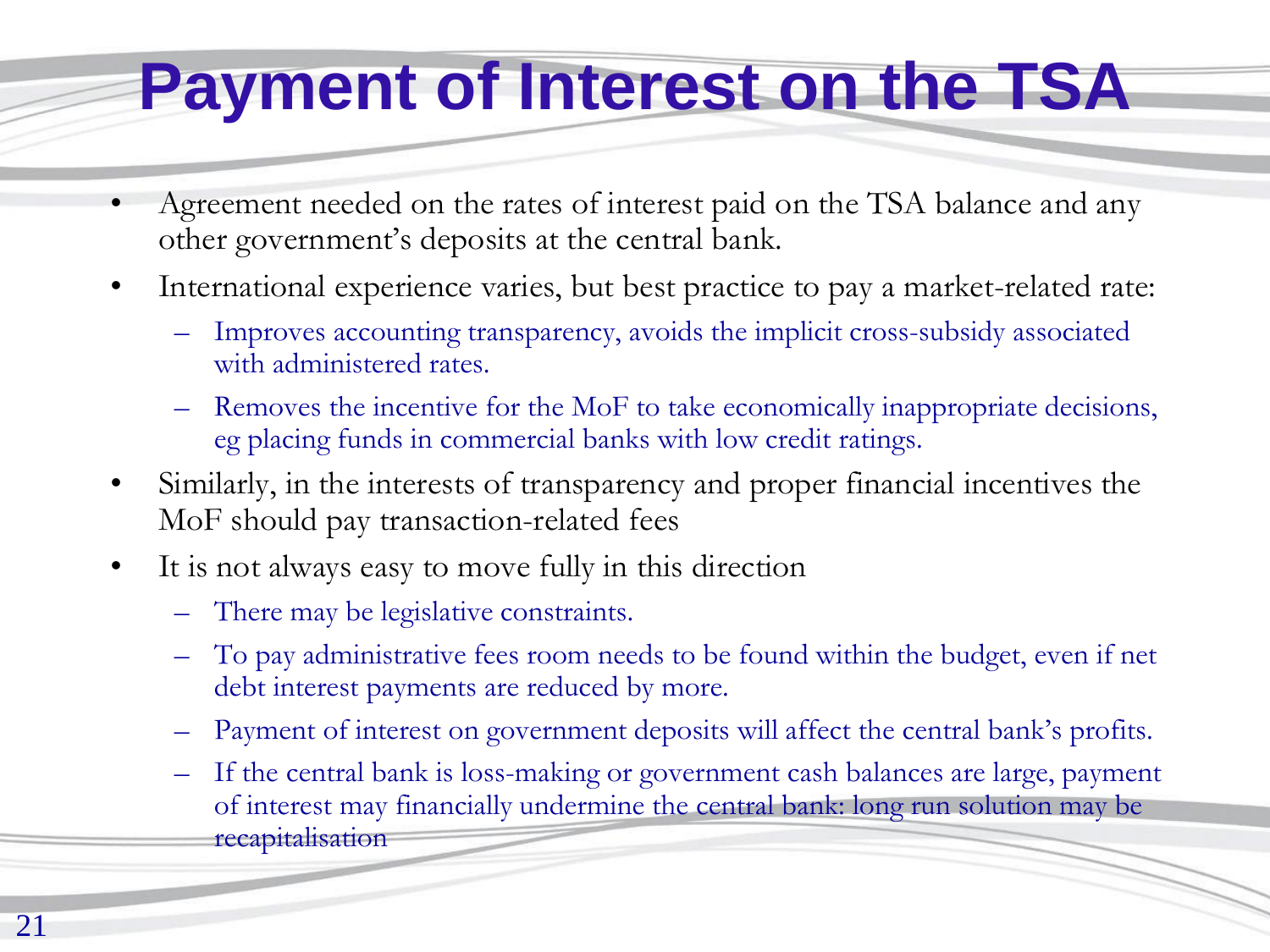## **Some Other Policy Issues**

- TSA in Commercial Banks
	- Intermediate bank may protect CB from cash volatility, but
		- Potentially weakens Treasury's leverage over management of cash flows
		- Coordination more complicated; information sharing more cumbersome
		- Exposes the government to moral hazard and credit risk
		- Lack of transparency and cross-subsidy may affect development of banking sector
- Any use of overdraft must be defined
	- Term, rate, speed of repayment
- Structural surpluses wealth funds, fiscal reserve funds etc may be managed separately
	- On or off CB's balance sheet [Peru, Trinidad, Botswana]
	- In both cases need transparent governance, agreement on objectives, asset allocation, reporting etc
	- Funds on CB's balance sheet complicate ALM analysis as above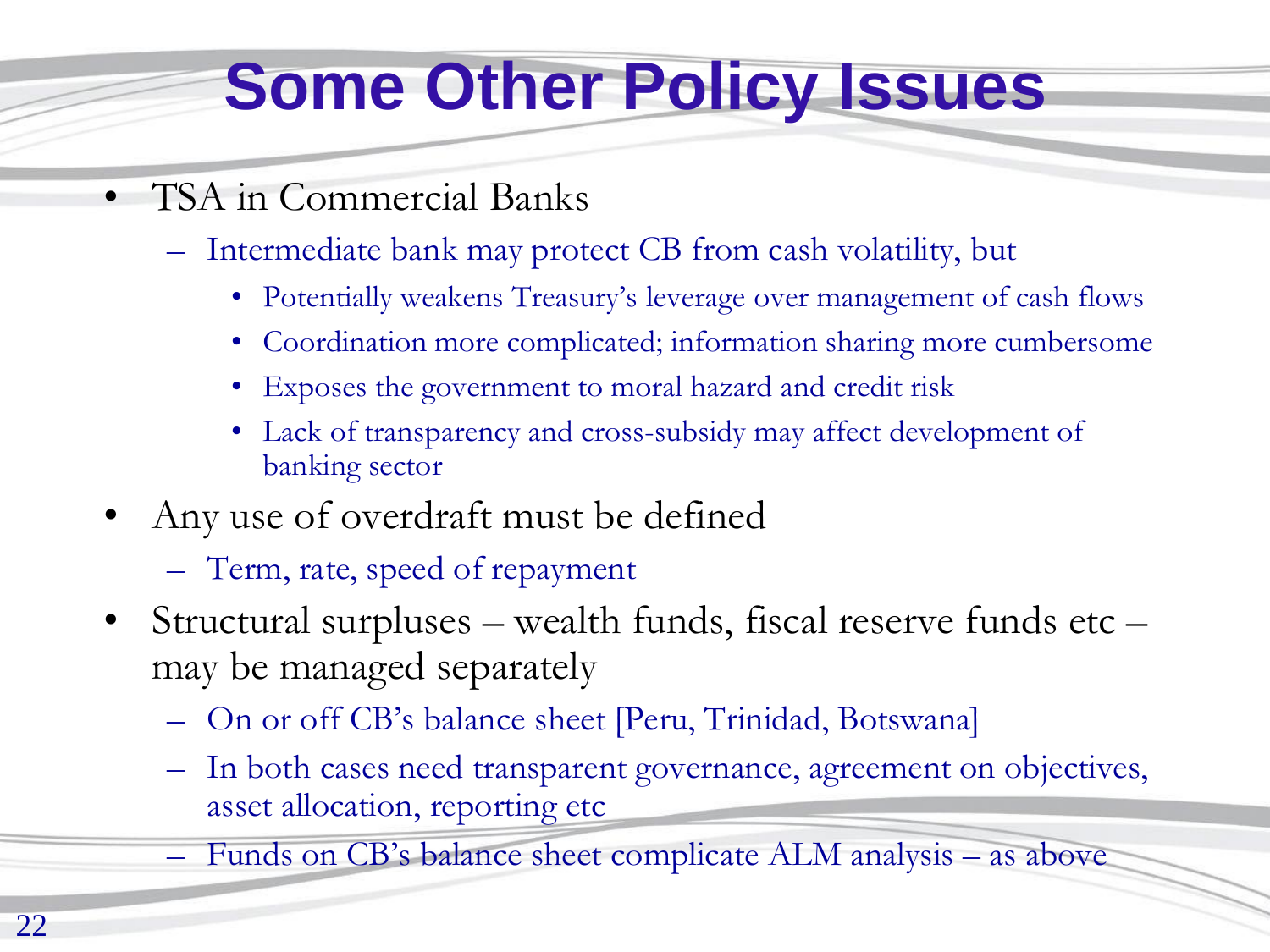## **Coordination Mechanisms**

- Formalize objectives and understandings
	- Legislation, Decrees, Regulations where needed
	- Terms of reference of committees and working groups
	- Memorandums of Understanding or Protocols on operations
	- Service level agreements (SLAs)
- Treasury "ownership" functions logically separate
	- Financial performance of CB, rules applying to dividend, capitalization, etc
	- Best managed separately from operational interactions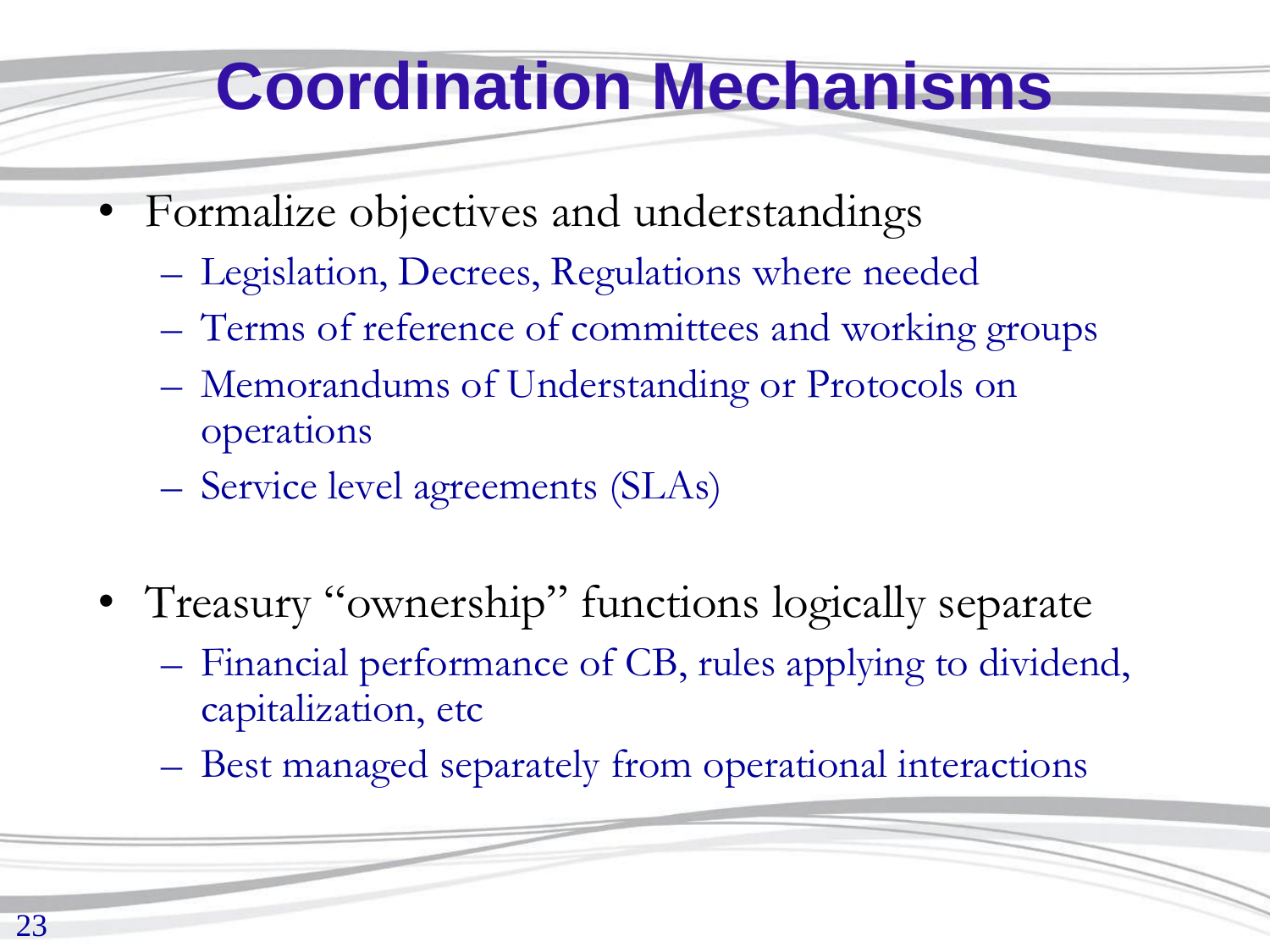## **Coordination Structures**

- Must cover both policy and operations
- At different levels
	- Minister/Governor
		- Shadowed by regular meetings between senior ministry and central bank officials
		- Handle high level policy issues, firefighting
		- Identify areas for cooperation
	- Formal committee structures, e.g.
		- Public Debt Committee for high level policy coherence
		- Cash Coordination Committee for daily or weekly operations
	- Technical working groups
	- Day to day operational interaction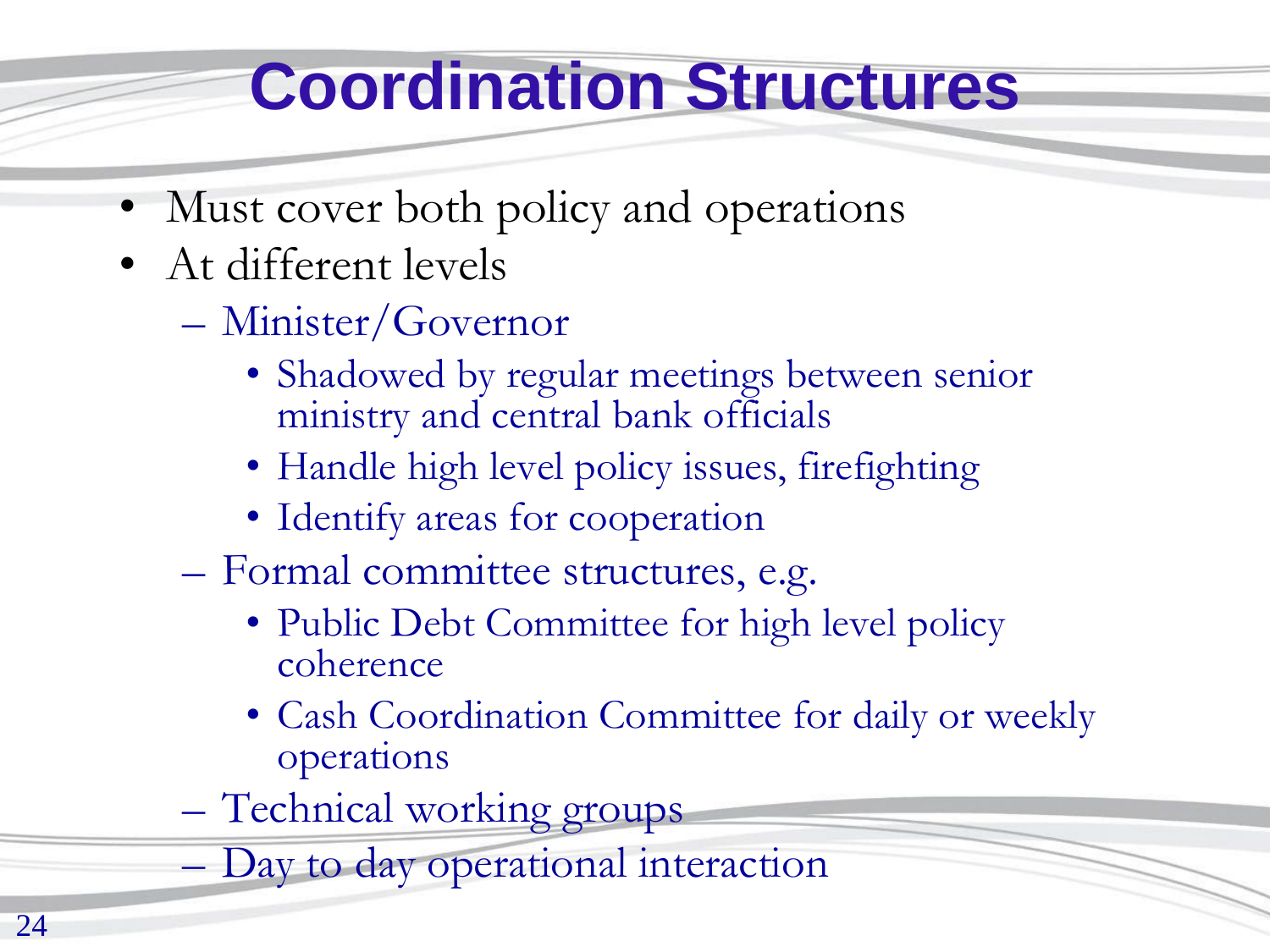## **Role of Public Debt Committee (PDC)**

- Main role is approval of DMS [and ABP]
	- Mandating those responsible for strategy execution; setting targets and objectives; and subsequent monitoring of performance
- Chaired by the Finance Minister (or senior official reporting to Finance Minister): includes representatives from relevant functions (Treasury, Macro-Fiscal and Central Bank): Debt management team is Secretariat
- Note that the Committee:
	- Facilitates separation of policy formation from execution with benefits to clarity and credibility
	- Ensures DMS is consistent with the thrust of macro-economic and fiscal policy more generally – and does not conflict with monetary policy
	- Helps to buttress operational independence of debt managers, reducing risk that CB (or others) will second-guess or intervene in debt management decisions once the strategy has been set
	- [Agree cash management reform program; and operational parameters]
- May meet only half-yearly, to approve the DMS (e.g. at the time of the budget) and a mid-year review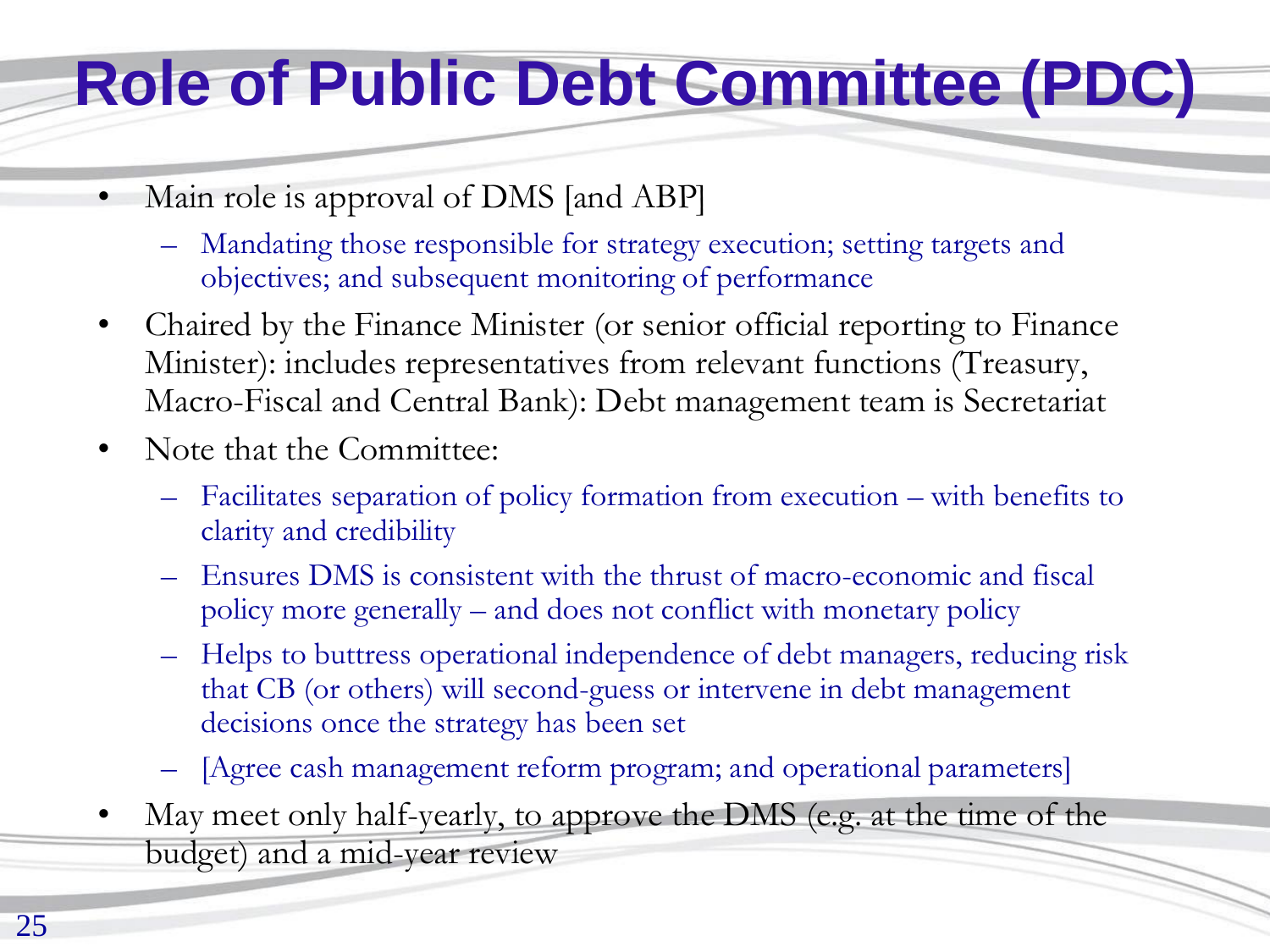## **Cash Coordinating Committee**

- Useful and widely used coordination mechanism for short-term cash management decisions
- Meets weekly, chaired e.g. by Head Treasury
	- Including also budget division, debt managers, [central bank], tax authorities, possibly large spending ministries
	- Delegated authority for decisions within agreed parameters
- Main responsibilities:
	- Review cash flow outturns, and the comparison with forecasts
	- Review cash flow forecasts for the period ahead
	- Decide on the action needed to ensure cash adequacy over the period ahead [making recommendations accordingly]
- Supported by Cash Management Unit (CMU)
	- Responsible for forecast preparation, database, error analysis etc
	- Also preparation of scenarios and what-ifs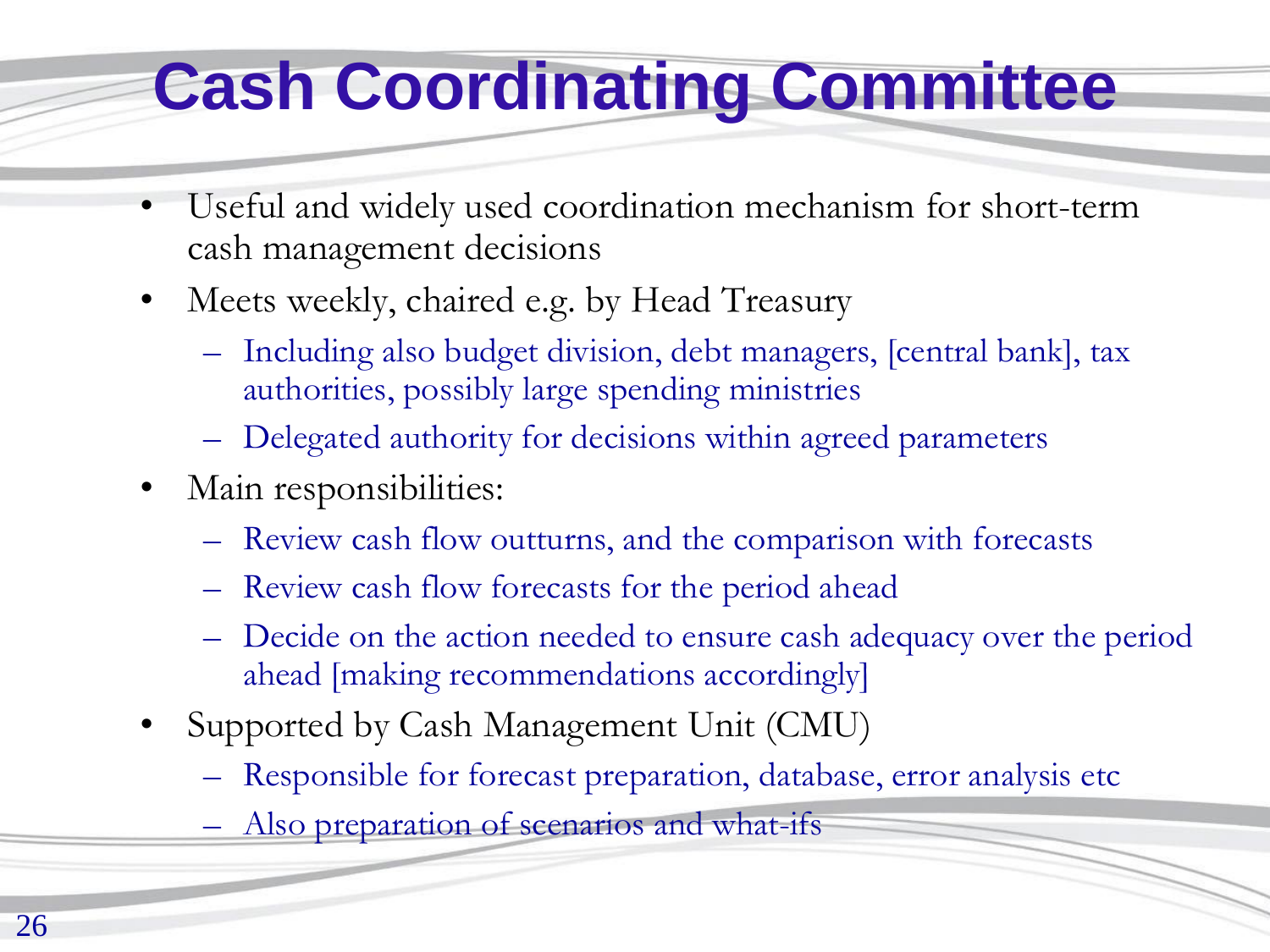## **Central Bank and the CCC**

- Important that government cash flow forecasts passed to CB
	- Input into CB's own liquidity forecasts informing monetary policy operations
	- CB will still need to handle residual cash flow fluctuations, unless Treasury can accurately fine tune
- Need not be handled through the CCC
	- Communicated separately; updated on the day
- In practice
	- CB knowledge of recent money market can be helpful in deciding financing strategy
	- Politically convenient to include CB on CCC
- But: the decisions are for the MoF/Treasury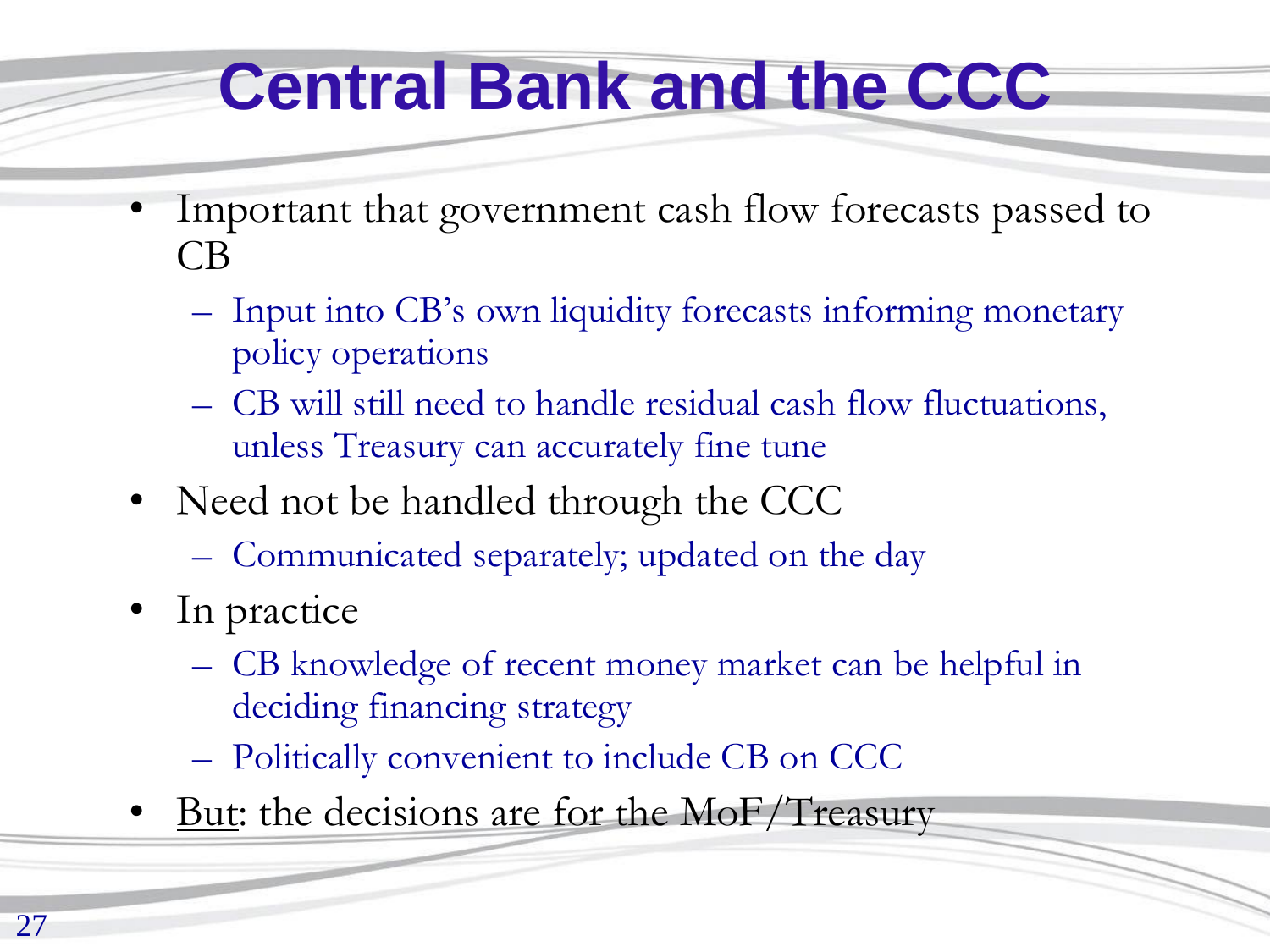# **Debt and Cash Management:**

#### **Coordination**



- **\***PDC: main roles: high-level policy and risk framework for debt [& cash] management; preparation/approval debt strategy; mandating execution responsibilities; target setting and performance monitoring
- CCC may report to Minster or be constituted as a sub-committee of PDC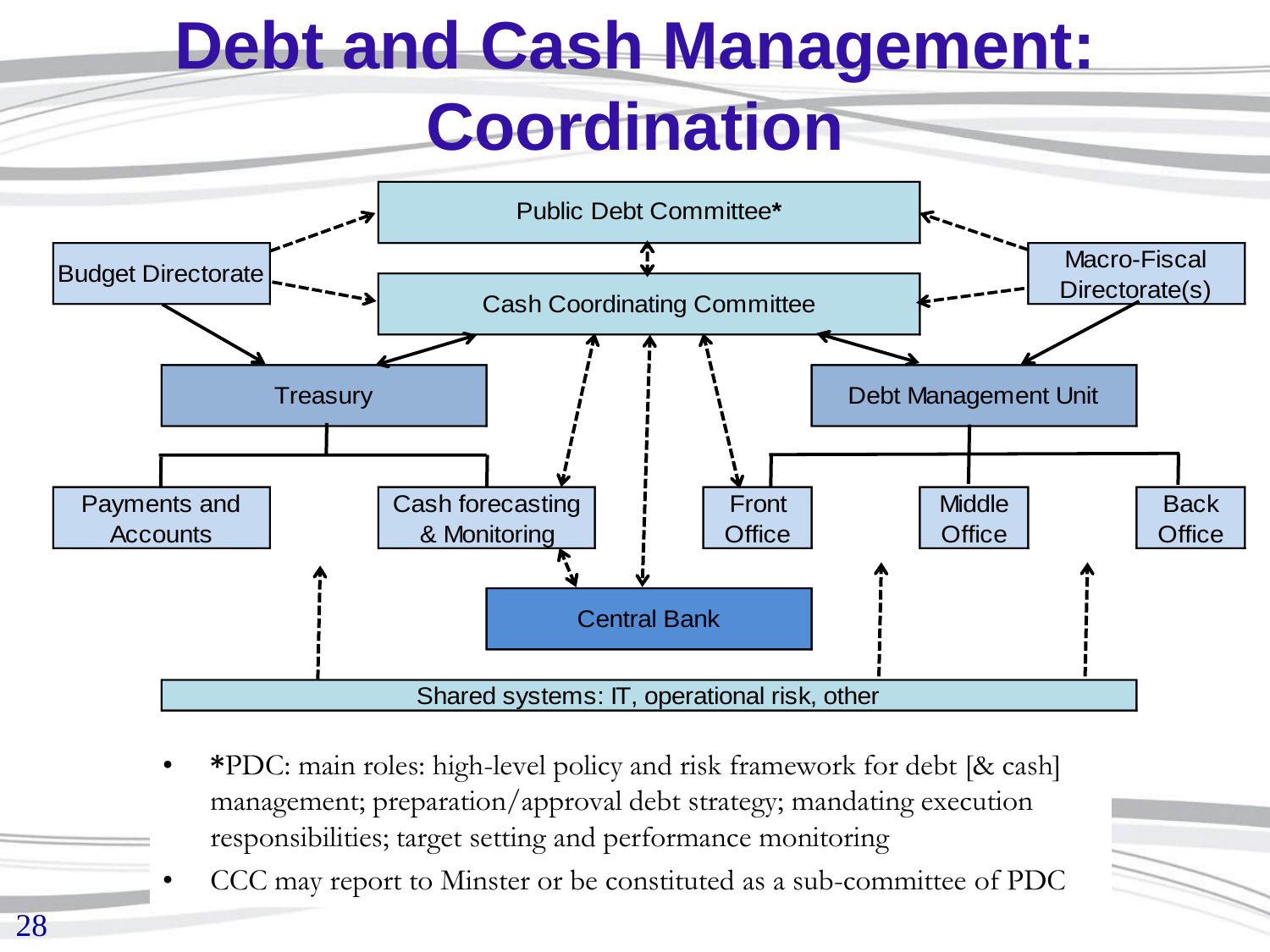## **Some Issues for the MoU(s)**

- The joint program for the development of the money market
	- Including policies and operations for bill issuance and the respective roles of CBbills and Tbills
- How the CB reports its and the market's views about the debt and cash management program and operations (might be covered by the PDC)
- Choice of primary dealers or auction counterparties
	- Shared or independent
- The payment of interest on government balances at the central bank
	- Has be agreed at the policy level, but the basis of interest maturity, relevant market analogues, etc – should also be identified (or in SLA)
- Information exchanges respective responsibilities
	- Mechanism of communication and issues covered (e.g. the prospective auction schedule, cash flow forecasts, banking information)
- Determinants of e.g. the timing of respective auctions and the associated market announcements and any prior warning
- [Where the treasury is able to borrow from the CB], understandings of the limits (sums, maturities, ability to roll over etc.) of such borrowing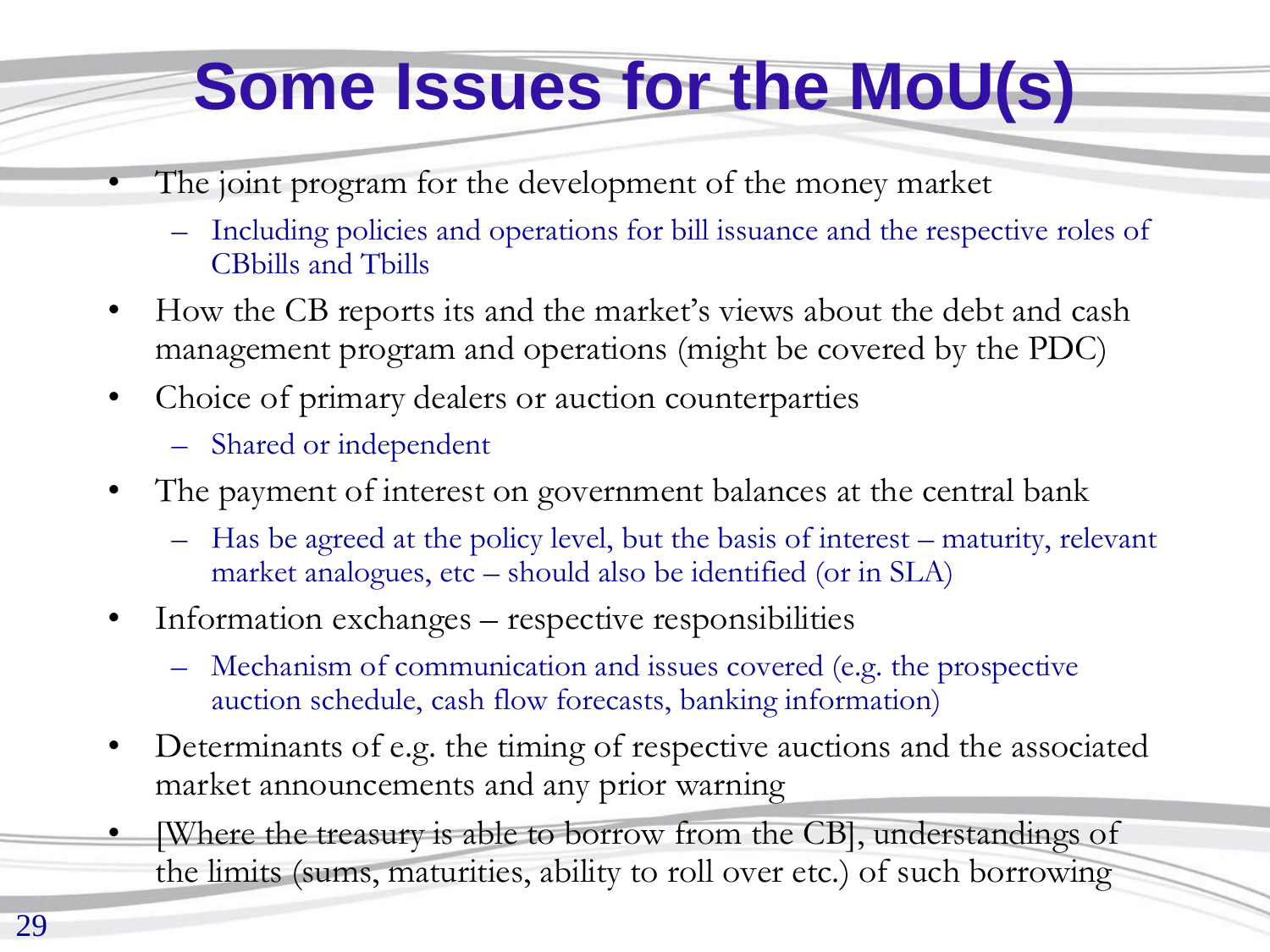## **Coordination Structures: Operations and Services**

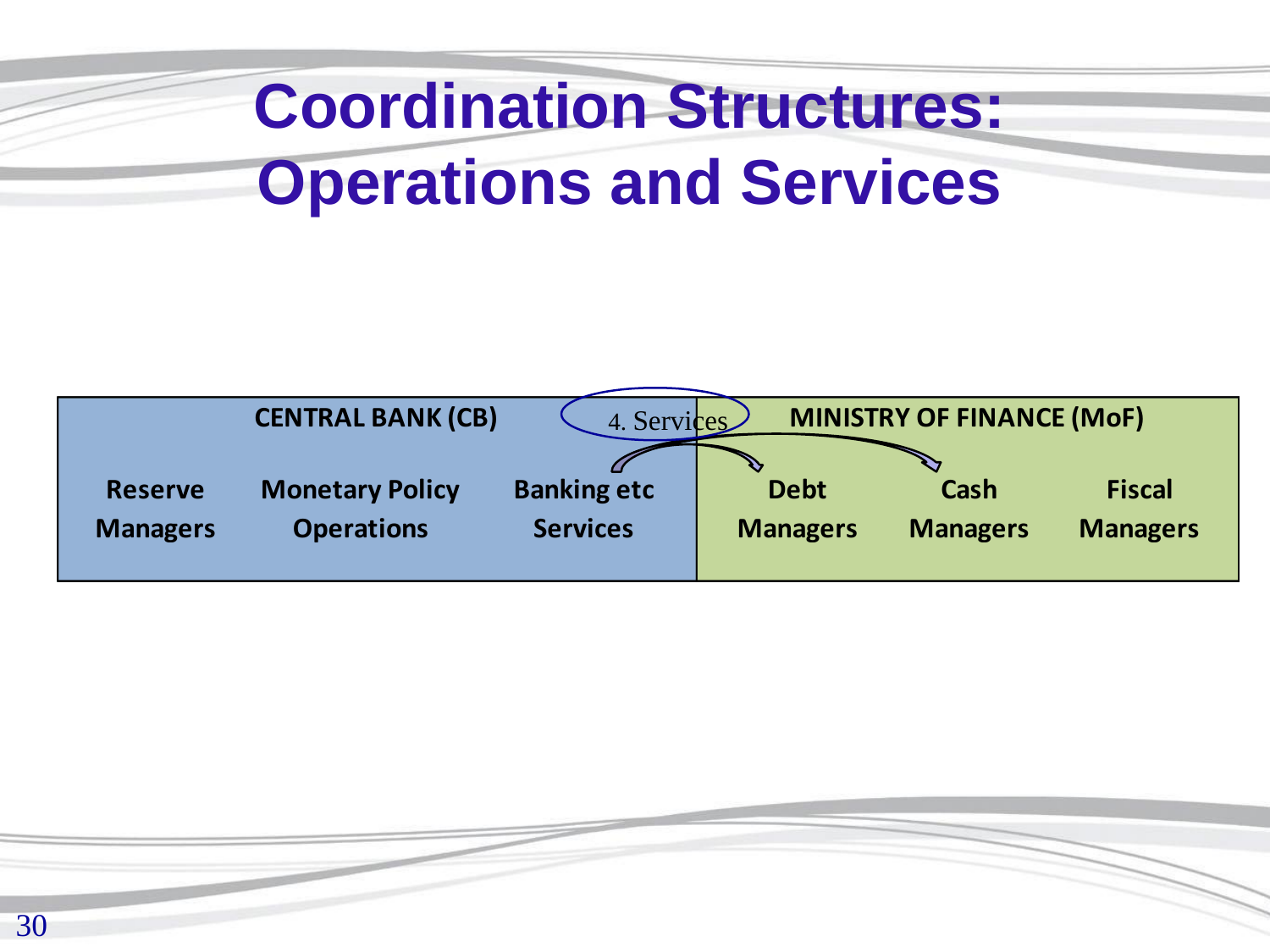## **A Range of Services**

- The range of services supplied is potentially wide
	- As well as banker, often includes fiscal agent, settlement agent, registrar…
	- Important to clarify roles and responsibilities, and expectations  $-$  i.e. a SLA
- Wide variety of SLAs in practice
	- Often several, covering separate policy matters or services
	- Work in progress in many countries
- Services required from CB as banker (and of commercial banks) varies greatly. Depends on:
	- TSA and payment structures
	- Whether there are regional branch networks of MoF and CB
	- Ability to control expenditures through GIFMIS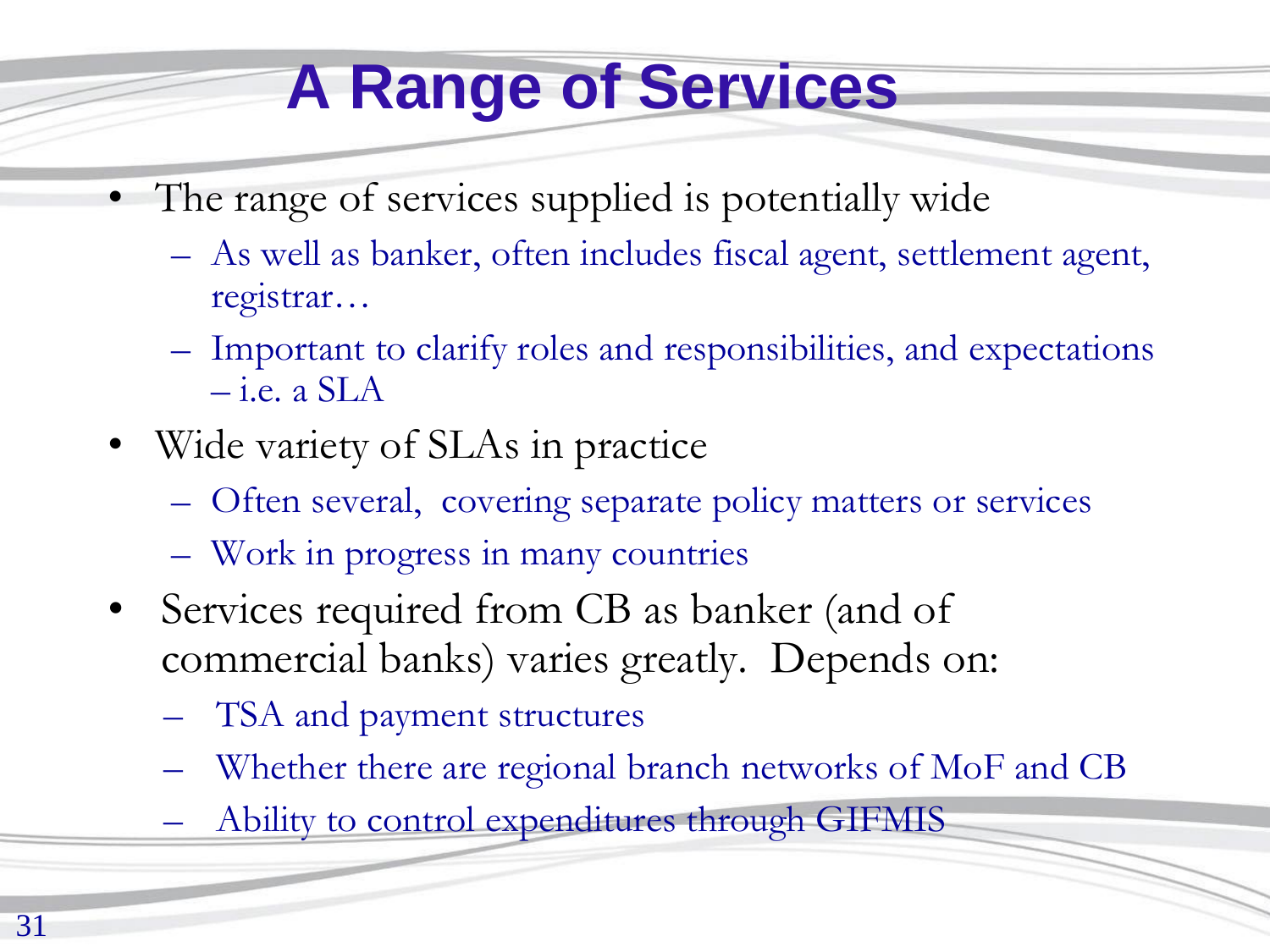#### **Service Level Agreements (SLAs)**

- Includes performance indicators or quantitative targets
- Some examples of issues covered
	- The notice that both sides would give of any impending change in the auction pattern or timetable
	- The turnaround times by the central bank in handling any relevant transactions, e.g. as fiscal or settlement agent.
	- Details of information flows in either direction, with intended timing, e.g. of cash flow forecasts or transactions across the TSA.
	- The basis of calculation of fees paid for the services (potentially covering compensation for any failure to meet the specified service)
	- Details of the rate of interest to be paid on government accounts
	- Exchange of risk-related information (including audit information)
	- The handling of any business continuity problem
	- The arrangements for handling disputes and for review of the SLA
	- SLA normally reviewed regularly, e.g. every year, fees reassessed